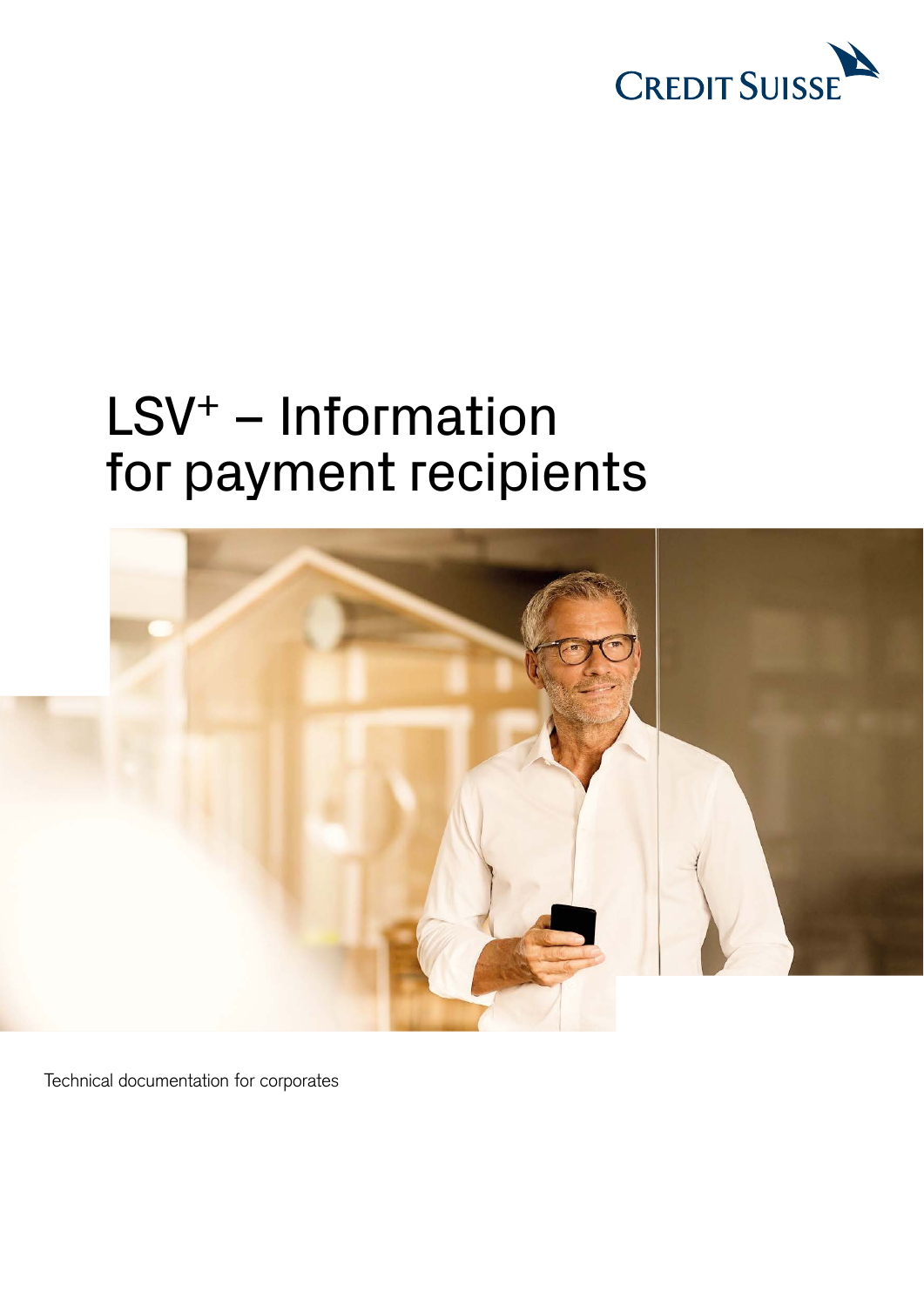## **Contents**

| 1. Introduction |                                                                                             |  |
|-----------------|---------------------------------------------------------------------------------------------|--|
| 1.1             | Purpose of this document                                                                    |  |
| 1.2             | Abbreviations                                                                               |  |
| 1.3             | Why introduce a new direct debit process (LSV <sup>+</sup> )?                               |  |
| 1.4             | The new functionalities of LSV <sup>+</sup>                                                 |  |
| 1.5             | The benefits of LSV <sup>+</sup> for payment recipients                                     |  |
|                 | 2. Criteria for using LSV <sup>+</sup>                                                      |  |
|                 | 3. Organizational requirements                                                              |  |
|                 | 4. Specifications for LSV <sup>+</sup> at Credit Suisse                                     |  |
| 4.1             | Outline of procedure                                                                        |  |
| 4.2             | Channels for LSV <sup>+</sup>                                                               |  |
| 4.2.1           | CSD (Credit Suisse Direct)                                                                  |  |
| 4.2.2           | Direct Link                                                                                 |  |
| 4.3             | Formats for LSV <sup>+</sup>                                                                |  |
| 4.3.1           | Collection transactions                                                                     |  |
| 4.3.2           | Credit payments                                                                             |  |
| 4.4             | File delivery                                                                               |  |
| 4.4.1           | Acceptance deadlines                                                                        |  |
| 4.4.2           | File delivery via CSD (Credit Suisse Direct)                                                |  |
| 4.4.3           | File delivery via Direct Link                                                               |  |
| 4.5             | Processing mode                                                                             |  |
| 4.6             | Sign-off/rights                                                                             |  |
| 4.6.1           | Sign-off/rights in CSD (Credit Suisse Direct)                                               |  |
| 4.6.2           | Sign-off/rights in Direct Link                                                              |  |
| 4.7             | Validation by Credit Suisse                                                                 |  |
| 4.8             | Processing protocol                                                                         |  |
| 4.8.1<br>4.8.2  | File information                                                                            |  |
| 4.8.3           | Payment group information (payment groups created)<br>Information on incorrect transactions |  |
| 4.9             |                                                                                             |  |
| 4.10            | Canceling delivered data<br>File download                                                   |  |
| 4.10.1          | <b>CSD (Credit Suisse Direct)</b>                                                           |  |
| 4.10.2          | Direct Link                                                                                 |  |
| 4.11            | Reverse debits                                                                              |  |
| 4.11.1          | The bill payer objects to a debit                                                           |  |
| 4.11.2          | Processing a reverse debit                                                                  |  |
| 4.12            | No direct debit payment                                                                     |  |
| 4.13            | Debit authorizations                                                                        |  |
| 4.13.1          | Obtaining a debit authorization                                                             |  |
| 4.13.2          | Canceling debit authorizations                                                              |  |
| 4.13.3          | Change of bank by the bill payer                                                            |  |
| 4.13.4          | Forms                                                                                       |  |
| 4.14            | Changes to LSV IDs                                                                          |  |
| 4.15            | Archiving                                                                                   |  |
|                 | 5. Contact persons                                                                          |  |
|                 | 6. Glossary and abbreviations                                                               |  |
| 7. Appendix     |                                                                                             |  |
|                 |                                                                                             |  |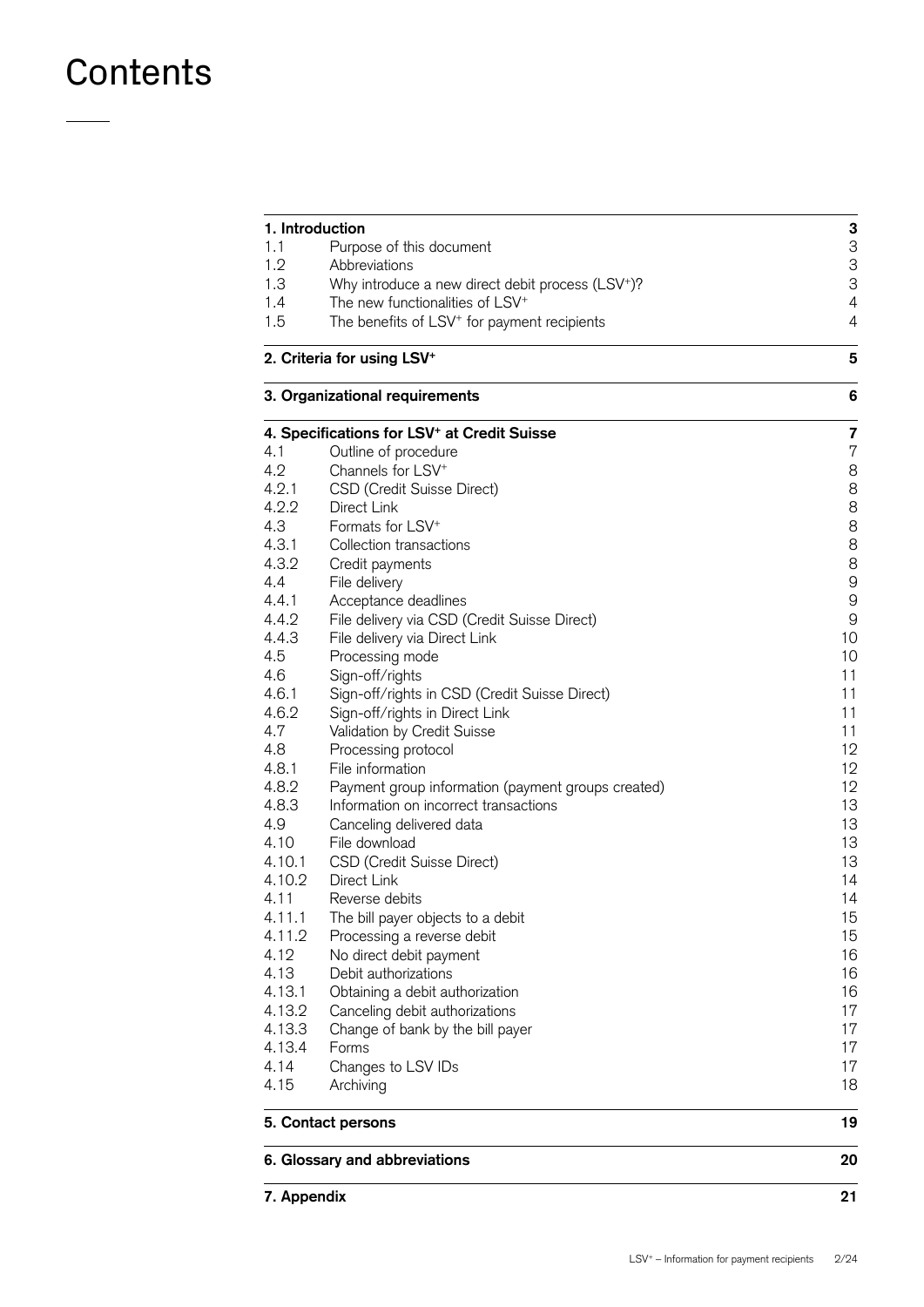## <span id="page-2-0"></span>1. Introduction

## 1.1 Purpose of this document

This document describes the principles and functionalities of Credit Suisse's LSV<sup>+</sup> process from the point of view of payment recipients.

### 1.2 Abbreviations

The following important abbreviations are used in this document:

| <b>PR</b>         | Payment recipient (creditor, invoicer, payee); client of the PR-FI. In this<br>document, the payment recipient is always a client of Credit Suisse.                                 |
|-------------------|-------------------------------------------------------------------------------------------------------------------------------------------------------------------------------------|
| ВP                | Bill payer (debtor); client of the BP-FI. In this document, the bill payer can be<br>the client of any Swiss bank.                                                                  |
| <b>PR-FI</b>      | The payment recipient's bank or financial institution that provides this<br>payment recipient with the LSV <sup>+</sup> service. In this document, this is always<br>Credit Suisse. |
| <b>BP-FI</b>      | The bill payer's financial institution that enables the bill payer to use the LSV <sup>+</sup><br>service. In this document, this financial institution can be any Swiss bank.      |
| <b>SIX PAYNET</b> | Swiss Interbank Clearing SA                                                                                                                                                         |
| <b>LSV</b>        | Direct debit (Lastschriftverfahren is the German for direct debit)                                                                                                                  |
|                   |                                                                                                                                                                                     |

#### **General note:**

All of the general abbreviations and terms used in this document are explained in section 6 "Glossary and abbreviations."

## 1.3 Why introduce a new direct debit process (LSV<sup>+</sup>)?

It was decided at the interbank level that the outdated processing platform used for LSVs should be replaced, and that this would also be a good opportunity to redesign the direct debit product.

The established product name "LSV" is being retained, while a "+" has been added to highlight the new functionalities: LSV has thus become LSV+.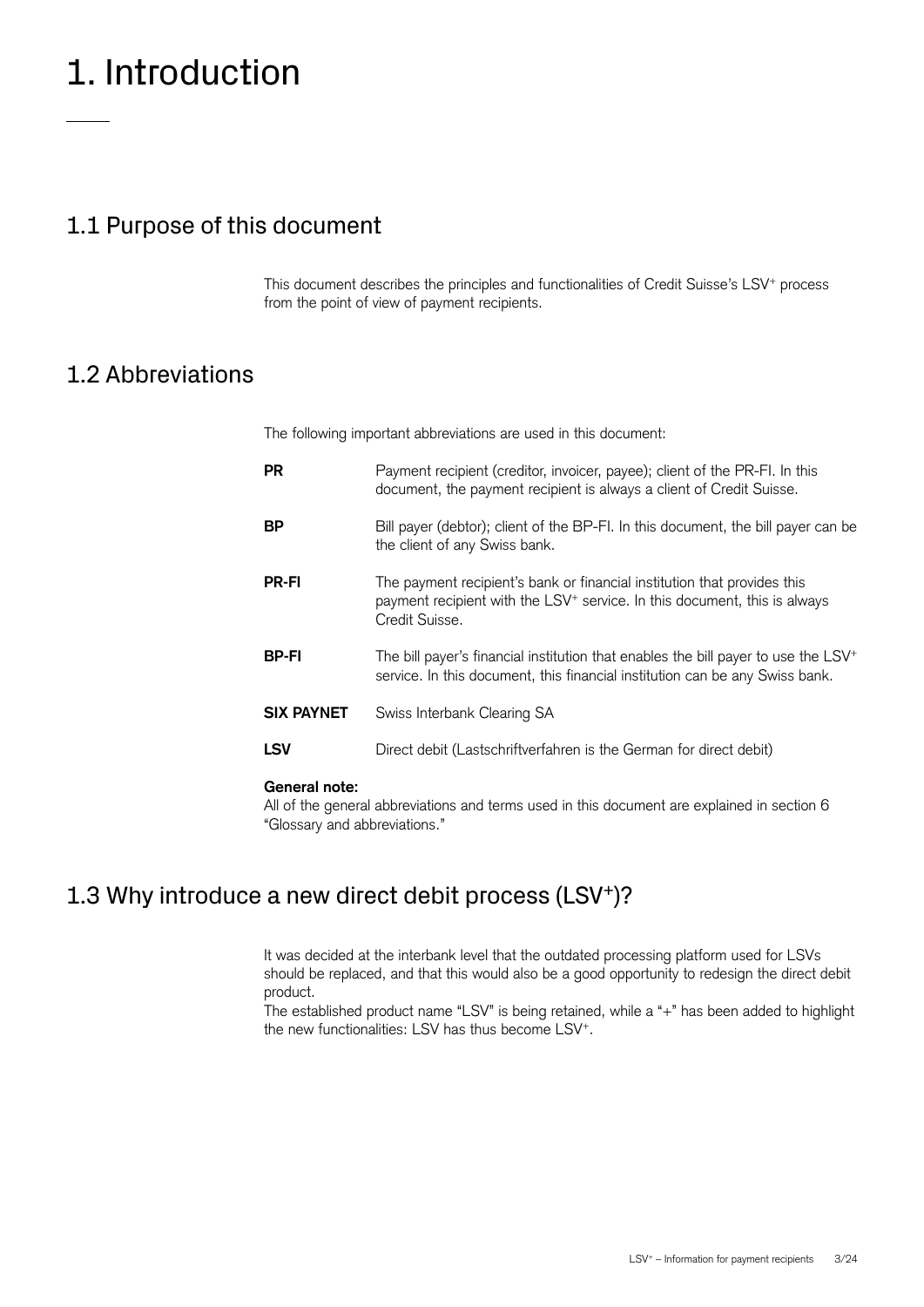## <span id="page-3-0"></span>1.4 The new functionalities of LSV+

The LSV<sup>+</sup> service differs from the old LSV service in the following ways:

- Only the process that allows the bill payer to object to payments is supported.
- Collections are also possible in EUR.
- The procedure for obtaining debit authorizations has been changed. The original authorization document is now kept by the BP-FI. The payment recipient receives a certified copy.
- New PRs must give their account number in IBAN format. This improves the data quality, and a correction run for the account number is no longer necessary.
- The number of the account to be credited at the PR-FI always has to be given as an IBAN.
- There is no longer any need for reverse debits for technical banking reasons (wrong account number, lack of funds, lack of debit authorization, etc.), as the BP-FI has to check every transaction before payment is made.
- The PR's receivables accounting is run using the open position accounting system. This is made possible by the unique reference number given to each  $LSV<sup>+</sup>$  transaction and the individual notification provided every time the account is credited. As a result, it is more like the usual type of accounting (same principle as with BESR – blue payment slip with reference number – invoices).
- Receipt and processing of LSV<sup>+</sup> transactions and dispatch of credit transactions can now be handled by the financial institution as well as by SIX PAYNET.

## 1.5 The benefits of LSV+ for payment recipients

- **Streamlined:** A single agreement between the PR and the BP in the form of a debit authorization enables repeated collection of claims by direct debit. And with regular claims for the same amount, there is no need for an invoice, so further costs can be saved.
- **Automatic reconciliation of accounts receivable:** With a reference number for each transaction, credit payments can be reconciled automatically with open invoices in receivables accounting.
- **Uniform booking procedures in receivables accounting:** All bills sent out using LSV<sup>+</sup> are left open in receivables accounting until they have been paid and notified (same principle as with BESR invoices). If the payment has not reached the PR's account at the PR-FI within two bank working days after the requested value date, the amount can be collected in the conventional way or a reminder can be sent.
- **Better liquidity planning:** Payment recipients can manage their cash flow more easily, as it is simpler to estimate how much money is coming in and a date can be set for receipt of payments. All credit payments are booked to the PR's account at the PR-FI within two bank working days after the requested value date. Transactions that cannot be executed by the BP-FI (lack of funds, lack of debit authorization, wrong account number, etc.) are not paid and so lead to open positions in receivables accounting. For legal reasons, any nonpayments are not reported to the payment recipient. Subsequent reverse debits are caused only by genuine objections by the BP and no longer as a result of technical banking factors.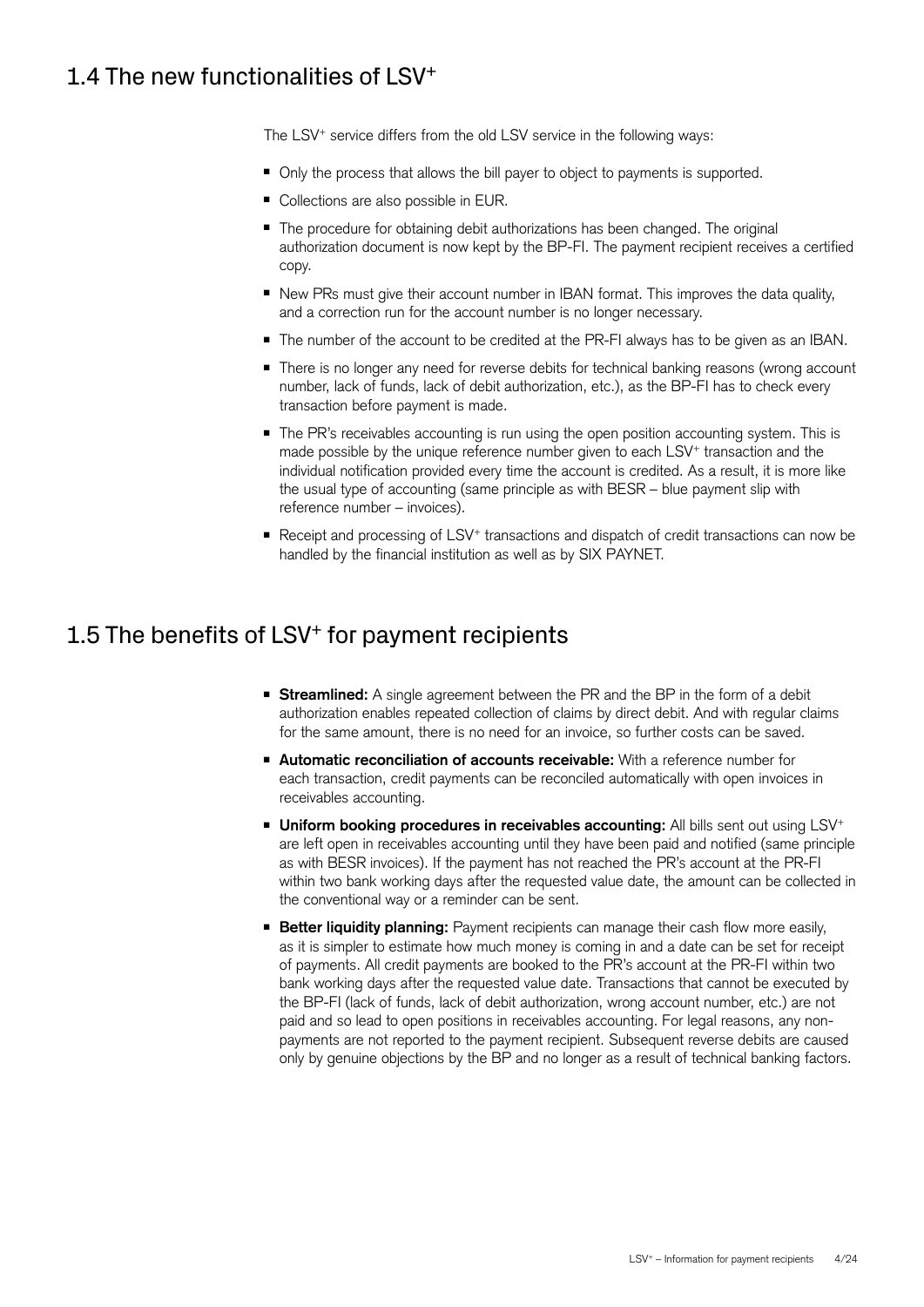## <span id="page-4-0"></span>2. Criteria for using LSV<sup>+</sup>

- Credit Suisse alone decides whether a PR can use LSV<sup>+</sup>. If the decision is positive, the PR must accept the following legally valid terms and conditions:
	- $\blacksquare$  LSV<sup>+</sup> participation conditions
	- Channel participation conditions (Direct Link or CSD (Credit Suisse Direct))  $\boxtimes$  BESR terms and conditions
- If the PR has already signed channel participation or BESR conditions, these shall apply also to the use of LSV+.
- The PR also has to carry out an acceptance test with Credit Suisse (see section 5).
- Transactions can be submitted for claims on an account if the BP has supplied its BP-FI with a legally signed debit authorization for this account (see section 4.13.1).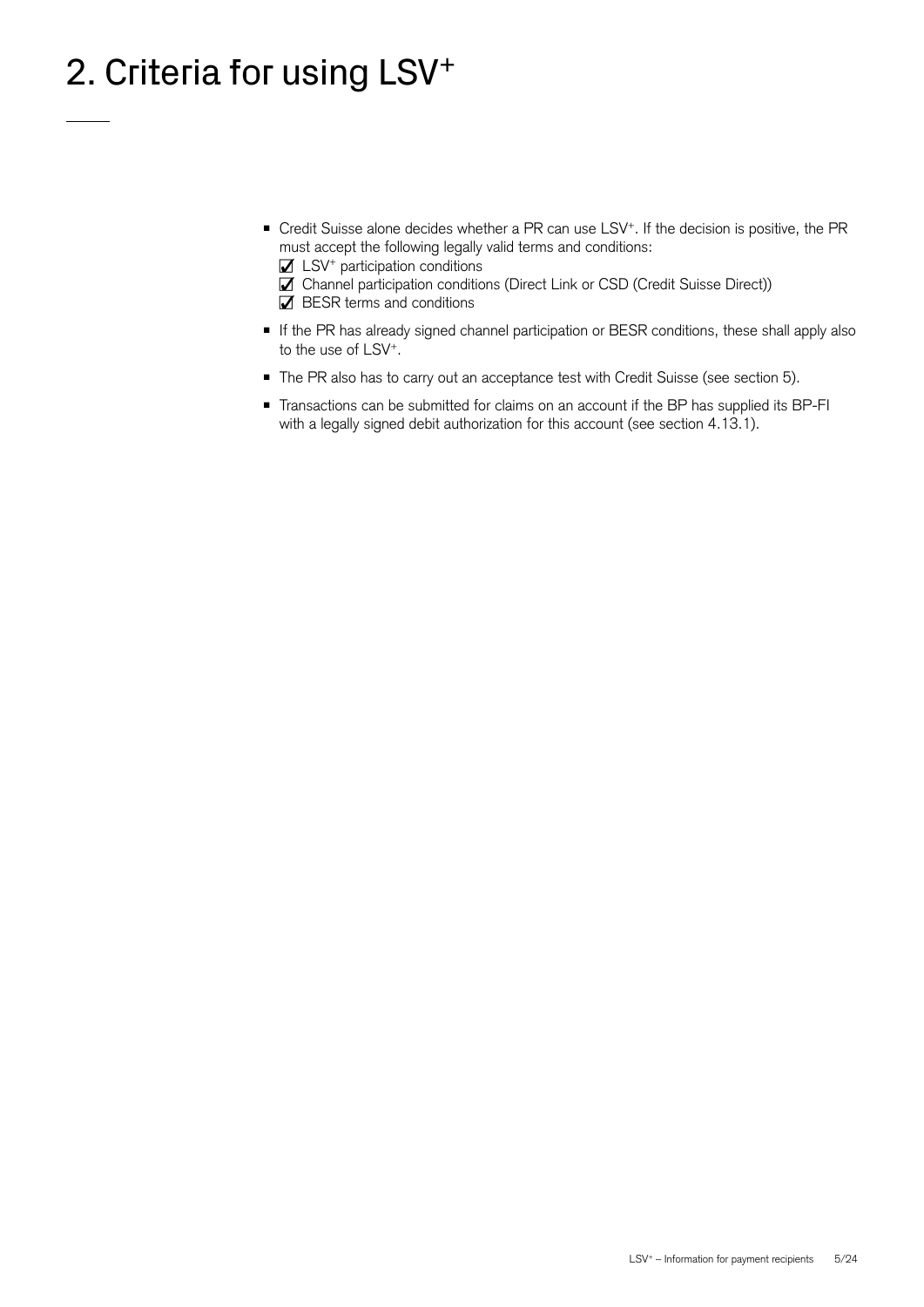## <span id="page-5-0"></span>3. Organizational requirements

- The PR must have an LSV identification when submitting transactions. Identifications are allocated by Credit Suisse or by another PR-FI (= other bank ID).
- Credit payments follow the BESR process. The structure of BESRs at Credit Suisse is described in the technical documentation on BESR incoming payments, which is available in French, German, and Italian at Home Corporate Clients  $\rightarrow$  Payments & Accounts  $\rightarrow$ Payments  $\rightarrow$  LSV<sup>+</sup>
- If the payment recipient also wants to collect payments denominated in euros, separate accounts need to be opened for euro processing. Credit Suisse allows euro transactions and credit payments on euro accounts only. Any reverse debits are also carried out in euros. Currencies (CHF, EUR) cannot be mixed. (Please discuss availability of "Euro LSV+" with the Electronic Banking Desk at Credit Suisse.)
- All the technical specifications laid down by SIX PAYNET can be found at: [lsv.ch/en/home.html](http://www.lsv.ch/en/home.html)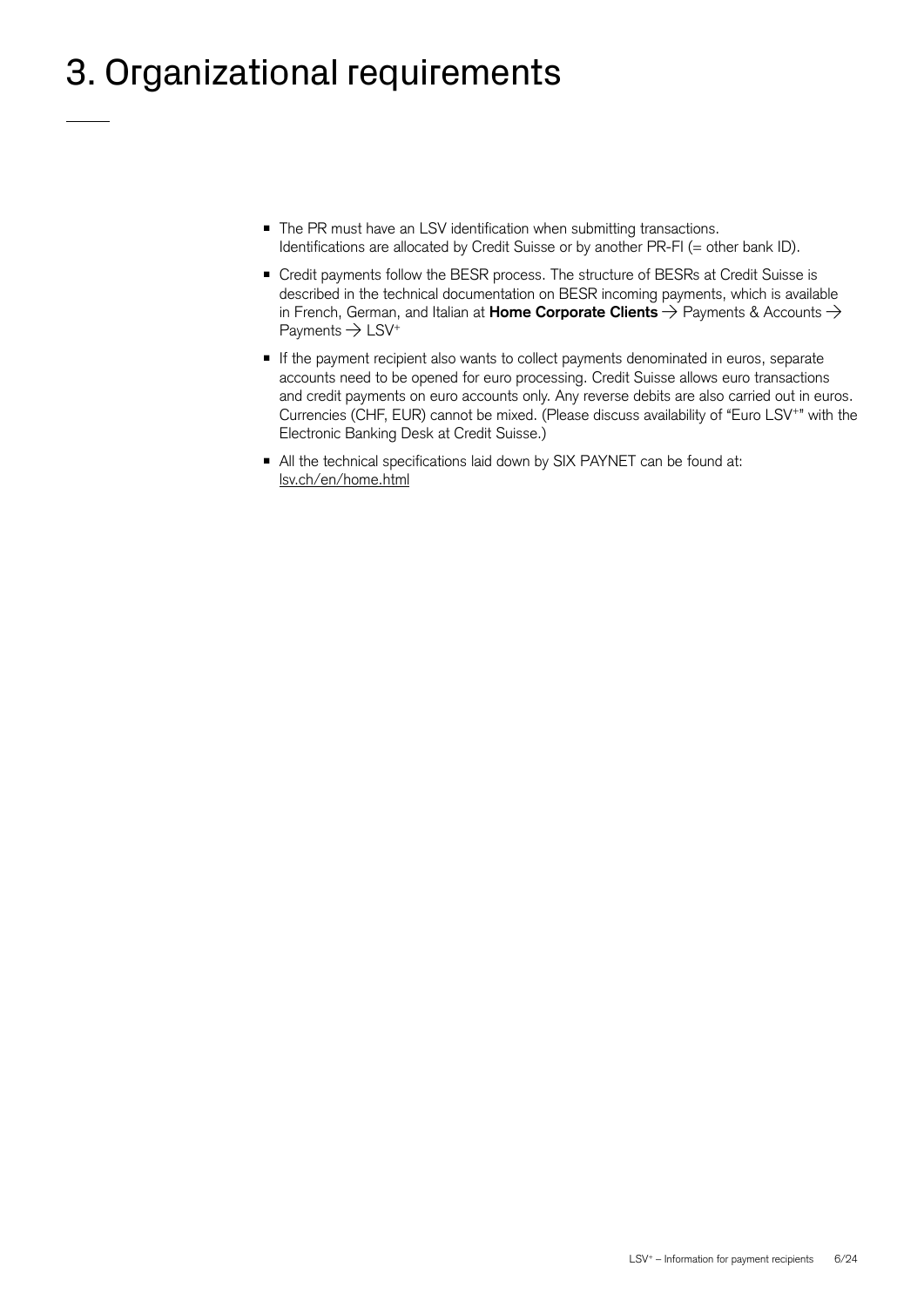## <span id="page-6-0"></span>4. Specifications for LSV+ at Credit Suisse

## 4.1 Outline of procedure

With direct debits, the payment recipient (PR) collects money from the bill payer (BP), and the BP's bank (BP-FI) transfers this sum to Credit Suisse.

The diagram below shows the parties involved in the processing of a direct debit:



#### **LSV+ transactions are now processed as follows:**



2

8

4

6

The PR collects its claim on the BP by means of the new direct debit procedure (LSV<sup>+</sup>). To do this, it sends the LSV+ file to Credit Suisse via one of the two delivery channels (CSD (Credit Suisse Direct)/Direct Link) no later than one bank working day before the value date.

Credit Suisse checks the file and creates individual collection transactions (direct debits) from the correct transactions it contains. Incorrect transactions are not processed. The results of the file check are shown in detail in the processing protocol. The PR can use the delivery channel to view and download this processing protocol. Credit Suisse transfers the correct transactions to SIX PAYNET no later than three days before the value date. SIX PAYNET forwards the delivered transactions to the appropriate bill payer banks (BP-FI).

The BP-FI checks the technical details of every transaction (correct account number, debit authorization in place, sufficient funds available, etc.). If the result of the check is positive, the BP-FI debits the BP's account and transfers the sum to Credit Suisse. If the result of the check is negative, the BP cannot be debited. For data protection reasons, the PR cannot be told about the nonexecution or the reasons for it (= regulation for Swiss financial institutions). The transaction is therefore returned to the PR without any information. It is up to the PR to sort things out with the BP.

The BP-FI promptly (normally on the requested processing date, in exceptional cases up to two bank working days after this) transfers the sum along with the reference number to Credit Suisse.

Every bank working day, Credit Suisse credits the transferred sum in the form of a total amount to the PR's account. A data file containing all the individual bookings is prepared in the relevant delivery channel to facilitate the reconciliation of open position accounting. The PR can download this data file in its delivery channel and reconcile it with its accounts (as with the BESR procedure).



The PR uses the credit payment data to close the corresponding open positions in its accounts like with ISR (inpayment slip with reference number) credit payment data.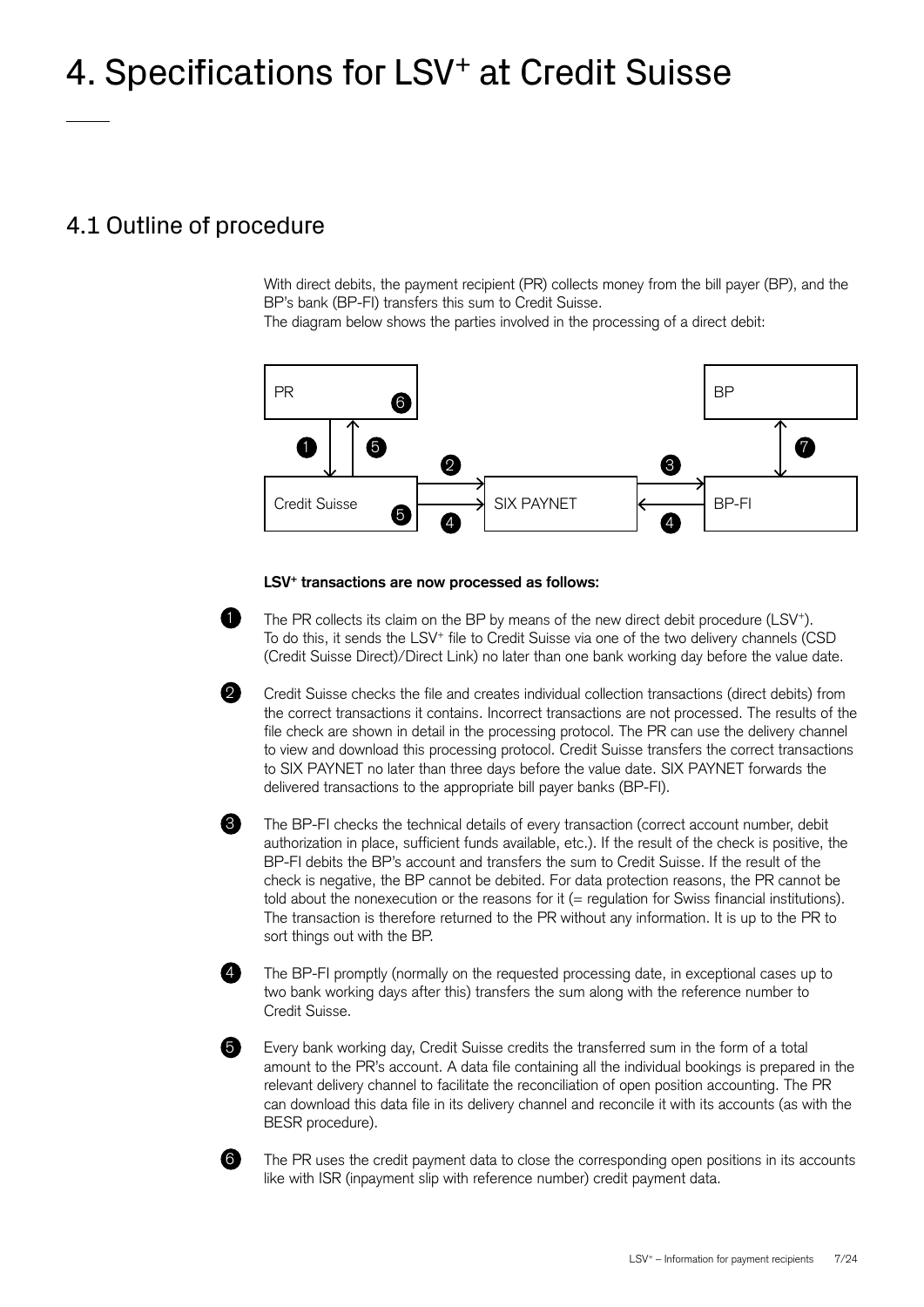

No later than 30 calendar days after the debit has been collected, the BP receives a debit advice from its bank. It has 30 calendar days in which to object to any items.

The detailed specifications for the above procedure are described in the following section.

### <span id="page-7-0"></span>4.2 Channels for LSV+

Credit Suisse offers two channels for LSV+: CSD (Credit Suisse Direct) and Direct Link. Depending on the payment recipient's software and IT environment, and its use of other payment products, it is recommended that advice on the choice of channel be sought from Credit Suisse's Electronic Banking Desk.

#### **4.2.1 CSD (Credit Suisse Direct)**

CSD (Credit Suisse Direct), Credit Suisse's internet-based interface, is recommended for PRs with a small to medium volume of direct debits (up to approx. 1,000 transactions per LSV<sup>+</sup> collection). Please follow this link for details of the benefits of this channel and the criteria for its use: [credit-suisse.com/corporates](https://www.credit-suisse.com/ch/en/unternehmen/unternehmen-unternehmer/kmugrossunternehmen.html)  $\rightarrow$  Payments and accounts  $\rightarrow$  Payments  $\rightarrow$  Payment Channels  $\rightarrow$  CSD (Credit Suisse Direct)

#### **4.2.2 Direct Link**

Direct Link, the online interface for corporate clients, is recommended for PRs with larger volumes of direct debits.

Please consult the following link for details of the benefits of this channel and the criteria for its use: [credit-suisse.com/corporates](https://www.credit-suisse.com/ch/en/unternehmen/unternehmen-unternehmer/kmugrossunternehmen.html)  $\rightarrow$  Payments and accounts  $\rightarrow$  Payments  $\rightarrow$  Payment Channels  $\rightarrow$  Direct Link

### 4.3 Formats for LSV+

#### **4.3.1 Collection transactions**

The collection file must meet SIX PAYNET specifications. A file for LSV<sup>+</sup> always contains data in the following formats:

- TA 875: format for a direct debit transaction in LSV<sup>+</sup>. Only transactions in this format can be processed.
- TA 890: format for the total record of the direct debit transaction file. This includes the total amount (CHF or EUR) of all transactions delivered in a file.

Detailed specifications can be found in the SIX PAYNET document "LSV+ Guidelines for creditors": [lsv.ch/en/home.html](http://www.lsv.ch/en/home.html)

#### **4.3.2 Credit payments**

All credit payments from LSV<sup>+</sup> are organized for the PR by currency and format into separate files with credit data. Credit Suisse offers the following three formats:

- CHF: ESR Type 3 (for details see the technical documentation on BESR incoming payments, available in French, German, and Italian)
- CHF: IPI CHF
- Euro: IPI EUR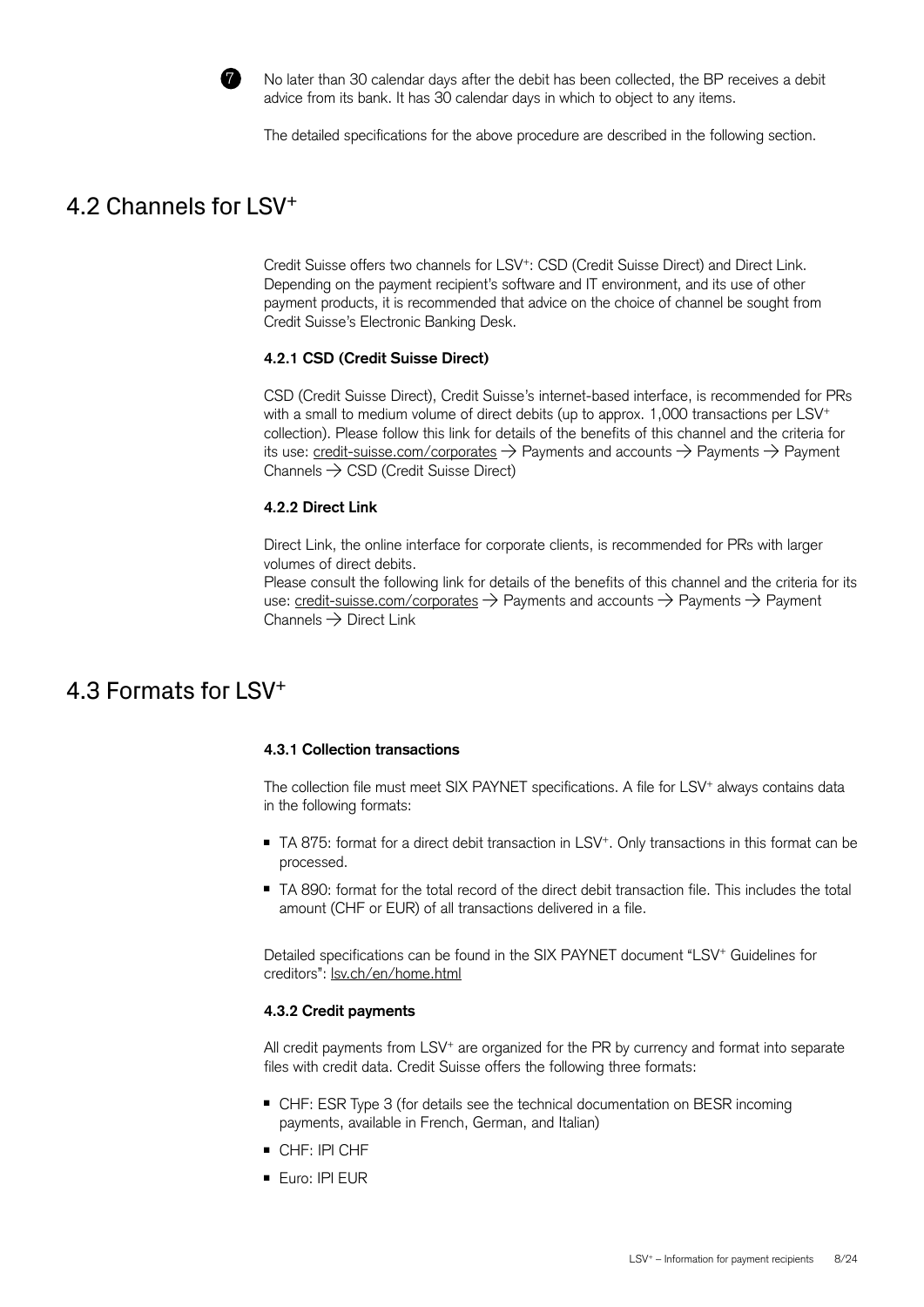## <span id="page-8-0"></span>4.4 File delivery

#### **4.4.1 Acceptance deadlines**

Files can be delivered to Credit Suisse via CSD (Credit Suisse Direct) and Direct Link seven days a week, 24 hours a day.

Processing is carried out as per the value date given in the file. The file must be delivered to Credit Suisse by the acceptance deadline, i.e. 14:00 one bank working day (BWD) prior to the value date, in order to ensure processing on the value date. Depending on whether the acceptance deadline has been met, the procedure is as follows:

| Delivery time                       | Value date processing                                                                                                                                                                                                  |
|-------------------------------------|------------------------------------------------------------------------------------------------------------------------------------------------------------------------------------------------------------------------|
| 14:00 1 BWD before value date       | The file is processed on the value date.                                                                                                                                                                               |
| After 14:00 1 BWD before value date | The file is automatically given the next possible value date.<br>The PR is not informed about the postponement.                                                                                                        |
| 10 days or more after value date    | The file is rejected and the PR is told about this in the processing<br>protocol.                                                                                                                                      |
| 45 days before value date           | The PR can submit a file up to 45 days before the value date. The PR<br>immediately receives a processing protocol, but the file processing is not<br>actually started until at most three days before the value date. |
| More than 45 days before value date | The file is rejected and the PR is told about this in the processing<br>protocol.                                                                                                                                      |

To ensure that data is consistent and up to date, and to make the process simpler for the PR, Credit Suisse recommends that files be delivered as close to the acceptance deadline as possible, or a few days before the desired value date.

#### **4.4.2 File delivery via CSD (Credit Suisse Direct)**

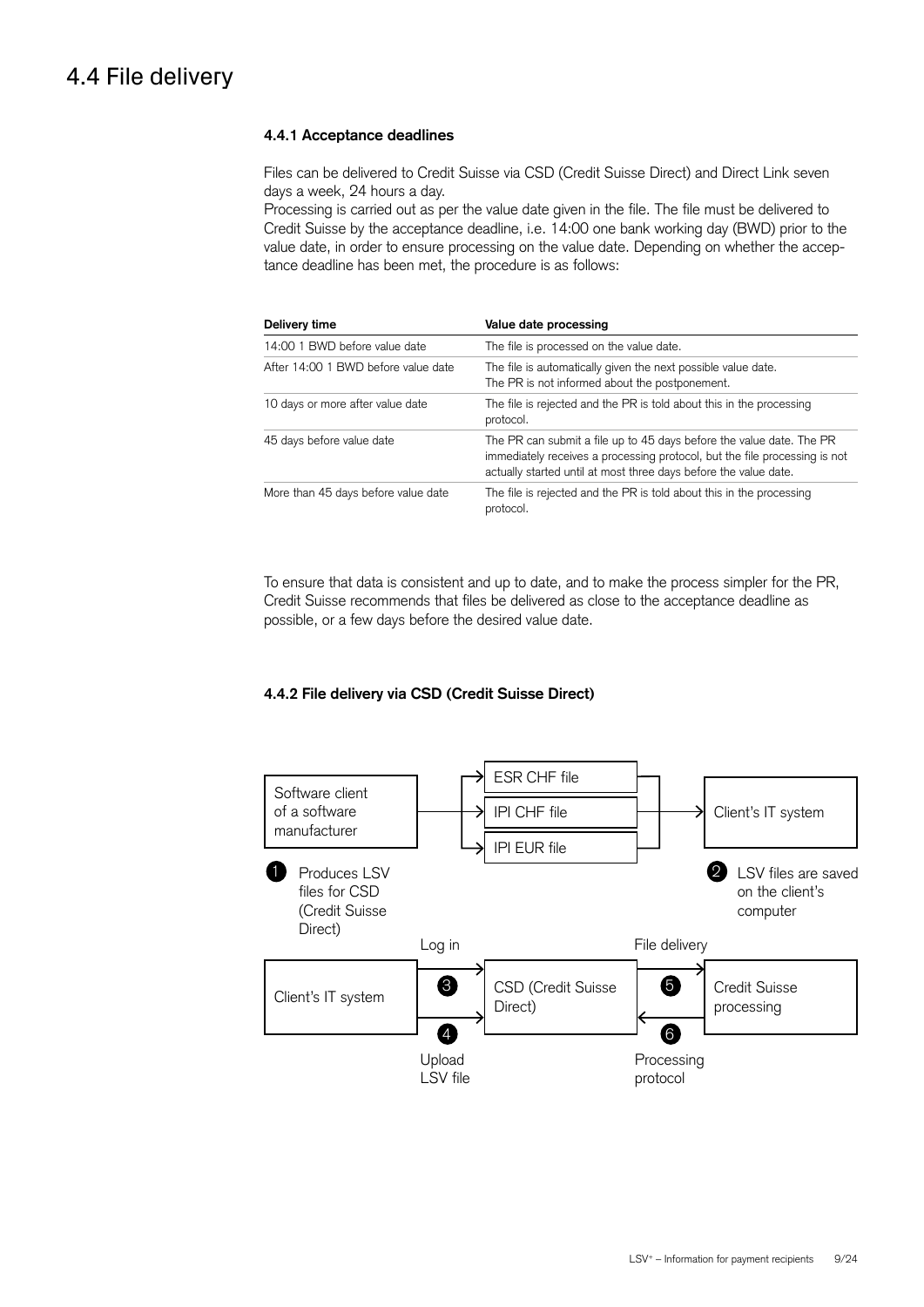<span id="page-9-0"></span>1

Using its accounting software, the PR produces an LSV<sup>+</sup> file in the appropriate format: ESR CHF, IPI CHF or IPI EUR.

 $\Omega$ 

The PR saves this file on its IT system.



6

6

The PR logs into CSD (Credit Suisse Direct).



The PR loads its file onto the CSD (Credit Suisse Direct) system using "File Transfer."

CSD (Credit Suisse Direct) forwards the file to Credit Suisse for processing. Credit Suisse checks the file and holds it ready for execution on the value date.

A processing protocol records the results of the check. The client can view this protocol (staggered depending on the size of the file) after delivery via CSD (Credit Suisse Direct).

#### **4.4.3 File delivery via CSD (Credit Suisse Direct)**



Using its accounting software, the PR produces a file in the appropriate format: ESR CHF, IPI CHF or IPI EUR.



The accounting software transfers this file to Direct Link for delivery to the bank.



4

Direct Link delivers the LSV+ file to Credit Suisse. Credit Suisse checks the file and carries out the correct debits on the value date.

A processing protocol records the results of the check. The client can view and download this protocol (staggered depending on the size of the file) after delivery via the delivery channel.

### 4.5 Processing mode

LSV files are always handled in accordance with the rules for "partial processing," which means:

- Correct and automatically correctable (e.g. value date corrected) transactions are executed on the given value date.
- Incorrect transactions are not executed.
- Incorrect transactions (formal errors, e.g. format, wrong currency) and automatically correctable transactions (value date) are noted in the processing protocol.

Important: Only approved transactions can be processed. No processing without approval. Information on sign-off/rights is given in the next section.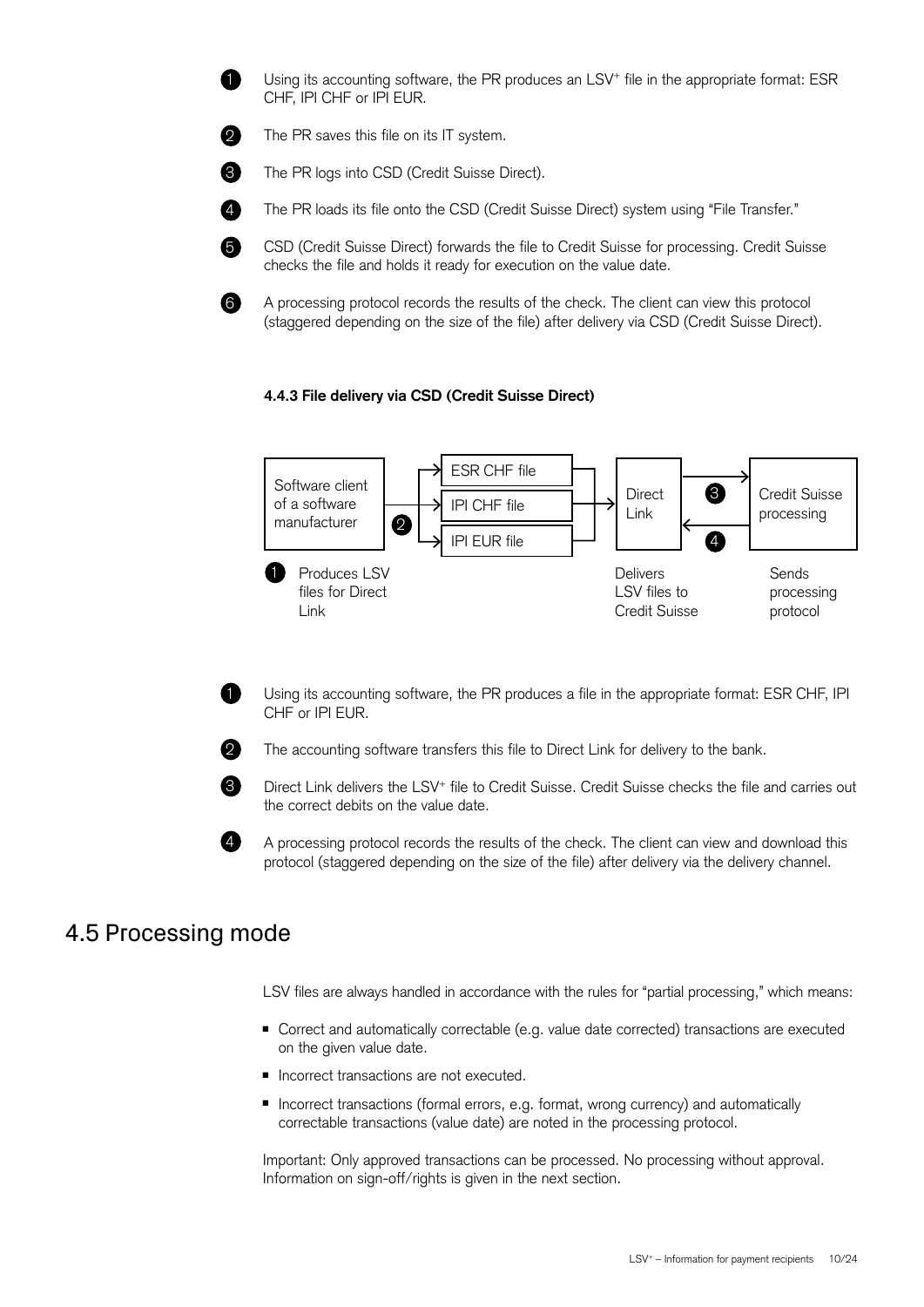## <span id="page-10-0"></span>4.6 Sign-off/rights

#### **4.6.1 Sign-off/rights in CSD (Credit Suisse Direct)**

In LSV<sup>+</sup>, Credit Suisse distinguishes between the following rights for file delivery.

| Delivery right      | LSV <sup>+</sup> file processing right                                                                                                                                                                                                                                                                                                                                                                      |
|---------------------|-------------------------------------------------------------------------------------------------------------------------------------------------------------------------------------------------------------------------------------------------------------------------------------------------------------------------------------------------------------------------------------------------------------|
| Individual sign-off | The file delivered by the PR and all the transactions in the file are approved and can be<br>processed on the value date.<br>Advantage: The file is approved, so there is no need for approval later on.                                                                                                                                                                                                    |
| Dual sign-off       | The file delivered by the PR and all the transactions in the file require a subsequent sign-off by<br>a second person before processing.<br>Advantage: File control is split between two people.<br>Disadvantage: The second-sign-off has to be organized; in the event of absence, a deputy with<br>the required nauthorization must be arranged.                                                          |
| Record              | The file delivered by the PR and all the transactions in the file require subsequent approval by<br>a person with "Individual sign-off" or two people with "Dual sign-off" authorization.<br>Advantage: File control is split between at least two people.<br>Disadvantage: The second-sign-off has to be organized; in the event of absence, a deputy with<br>the required authorization must be arranged. |

#### **4.6.2 Sign-off/rights in Direct Link**

Sign-off rights are defined by the client software being used and any file transferred to us is deemed to have been approved electronically.

The PR must have at least one of these rights; otherwise delivery is not possible. The Credit Suisse Electronic Banking Desk will be glad to help you with structuring the rights and contractual formalities.

The following should be noted:

- A file can be processed only if it has been approved.
- The client manages file approval. The bank does not notify the PR about missing approvals.
- If a file that has already been delivered is not approved within ten days of the value date, it is canceled automatically. The client is not informed about the cancellation (a note is made in the processing protocol only if the file is delivered ten days after the value date).

### 4.7 Validation by Credit Suisse

Credit Suisse carries out the following tests:

| Test                     | Procedure                                                                                                                                                                                              |
|--------------------------|--------------------------------------------------------------------------------------------------------------------------------------------------------------------------------------------------------|
| Plausibility tests       | The delivered LSV <sup>+</sup> file and all the records it contains are checked for correctness. The data<br>must match the TA875 and TA890 formats as set out in the "LSV+ Guidelines for creditors." |
| Double delivery<br>check | The file and the individual payment groups are checked for double delivery as specified by<br>SIX PAYNET.                                                                                              |
| Rights check             | Delivery rights are checked as described in section 4.6.                                                                                                                                               |

The PR is responsible for the correctness of the account data of the BP and BP-FI. Credit Suisse cannot, and must not, carry out any validation and/or corrections here.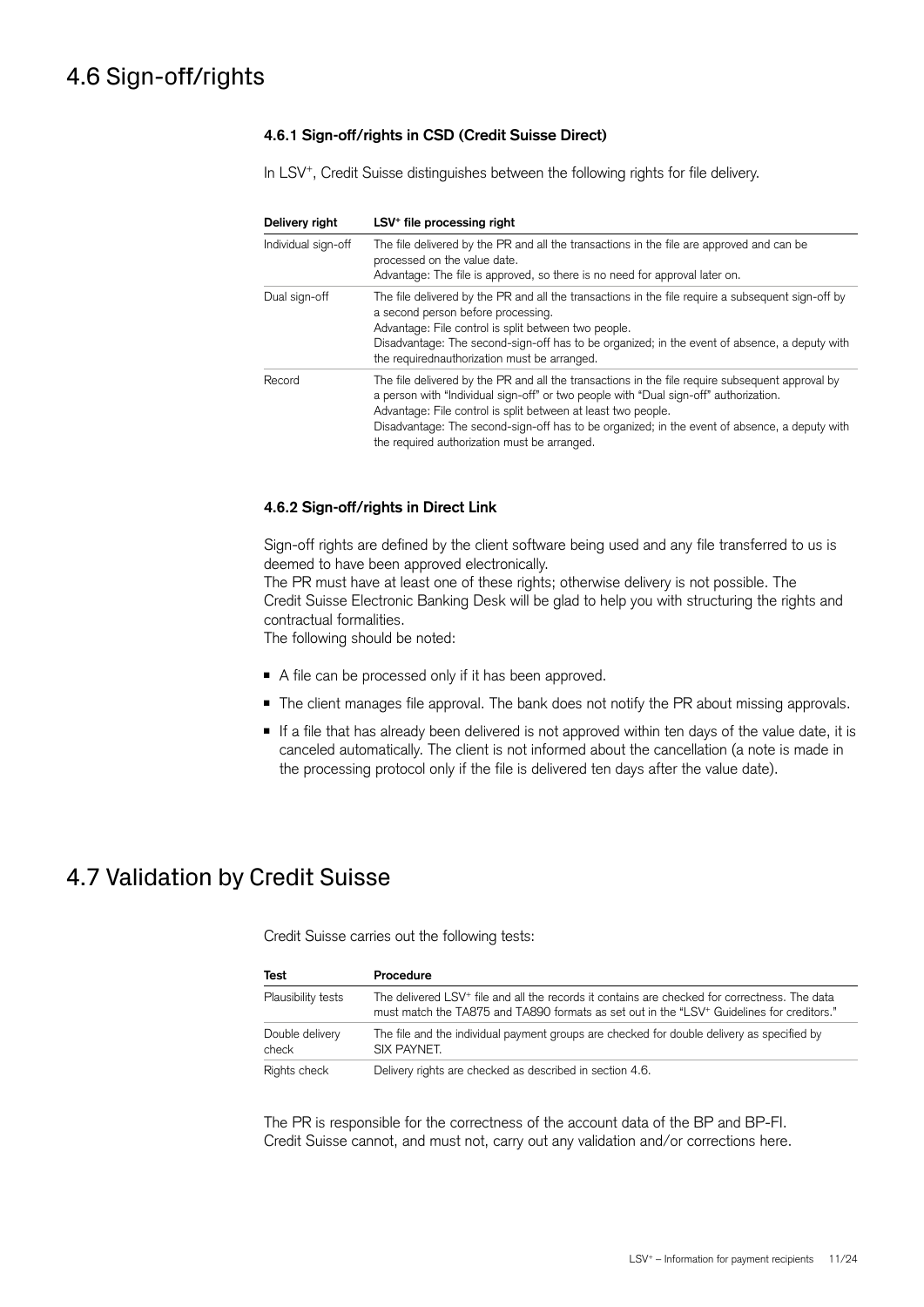## <span id="page-11-0"></span>4.8 Processing protocol

The processing protocol is always available in the delivery channel. This protocol lists the following:

#### **4.8.1 File information**

| <b>Field</b>           | <b>Description</b>                                                                              |
|------------------------|-------------------------------------------------------------------------------------------------|
| <b>Alias</b>           | Name of LSV file                                                                                |
| Currency               | CHF/EUR                                                                                         |
| UserID                 | The client's identification number for Direct Link/CSD (Credit Suisse<br>Direct)                |
| Processing result      | The result of the file processing is shown. File accepted/File rejected                         |
| Payment groups         | The number of accepted payment groups is shown here.<br>Example: 3 payment groups were accepted |
| Date of transmission   | The transfer date is shown                                                                      |
| File total             | The total amount contained in the delivered files is shown                                      |
| Transactions delivered | Number of transactions delivered                                                                |
| Transactions accepted  | Number of transactions accepted                                                                 |
| Transactions rejected  | Number of transactions rejected                                                                 |

#### **4.8.2 Payment group information (payment groups created)**

| Field          | <b>Description</b>                                                                                                                                                                                                                                                                 |
|----------------|------------------------------------------------------------------------------------------------------------------------------------------------------------------------------------------------------------------------------------------------------------------------------------|
| LSV-ID         | The PR's direct debit ID                                                                                                                                                                                                                                                           |
| Credit account | PR's credit account                                                                                                                                                                                                                                                                |
| Trx.           | Number of transactions in the payment group                                                                                                                                                                                                                                        |
| Amount         | Total amount contained in the transactions in a payment group                                                                                                                                                                                                                      |
| Execution date | Execution date of the transactions in a payment group                                                                                                                                                                                                                              |
| <b>Status</b>  | Status of payment group on delivery. A payment group can have one of the following statuses on<br>delivery:<br>Approval open $(0/2)$ :<br>The payment group requires two approvals under "Dual sign-off" or one approval under<br>"Individual sign-off" before it can be executed. |
|                | $\blacksquare$ Approval open (1/2)<br>The payment group requires one approval with at least "Dual sign-off" before it can be<br>executed.                                                                                                                                          |
|                | ■ Approved<br>All transactions in the payment group are approved on delivery.                                                                                                                                                                                                      |
|                | ■ Rejected<br>The whole payment group was rejected and will not be carried out. An error message is<br>displayed for each payment group.                                                                                                                                           |
|                | In CSD (Credit Suisse Direct), the payment groups can also have the statuses "Deleted by user"<br>(PR deletes the payment group before approval) or "Processed" (Credit Suisse has already<br>processed the group).                                                                |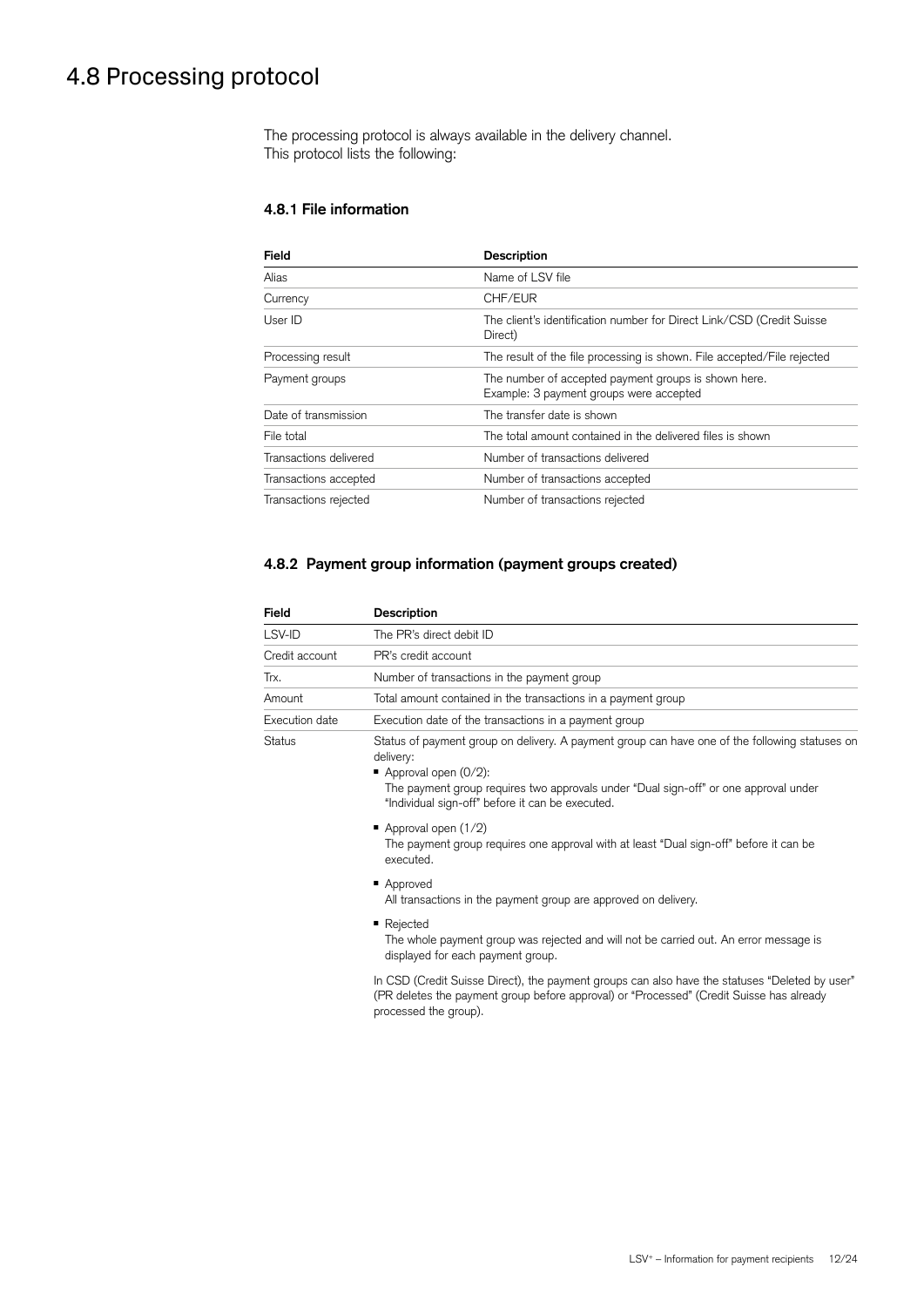#### <span id="page-12-0"></span>**4.8.3 Information on incorrect transactions**

| Field                | <b>Description</b>                                                |
|----------------------|-------------------------------------------------------------------|
| Seq. Nr              | Sequence number as per PR's original LSV <sup>+</sup> file        |
| Credit account       | PR's credit account                                               |
| Debit account        | BP's debit account                                                |
| Holder debit account | BP's name                                                         |
| Amount               | Transaction amount                                                |
| Execution date       | Execution date                                                    |
| Error message        | Errors are listed for every incorrect transaction in the protocol |

Incorrect transactions are not executed. The PR must correct them and resubmit so that Credit Suisse can execute these transactions.

## 4.9 Canceling delivered data

- CSD (Credit Suisse Direct): So long as the data is visible and not yet processed, the PR can cancel it.
- Direct Link: The client can no longer cancel data once it has been transferred.

## 4.10 File download

In the selected channel, the PR prepares the relevant files – separated by format and currency – for download:

- File with ESR CHF credit data
- File with IPI CHF credit data (in XML format)
- File with IPI EUR credit data (in XML format)

The processing protocol can also be viewed and printed out. The process for downloading this data differs for each delivery channel.

#### **4.10.1 CSD (Credit Suisse Direct)**

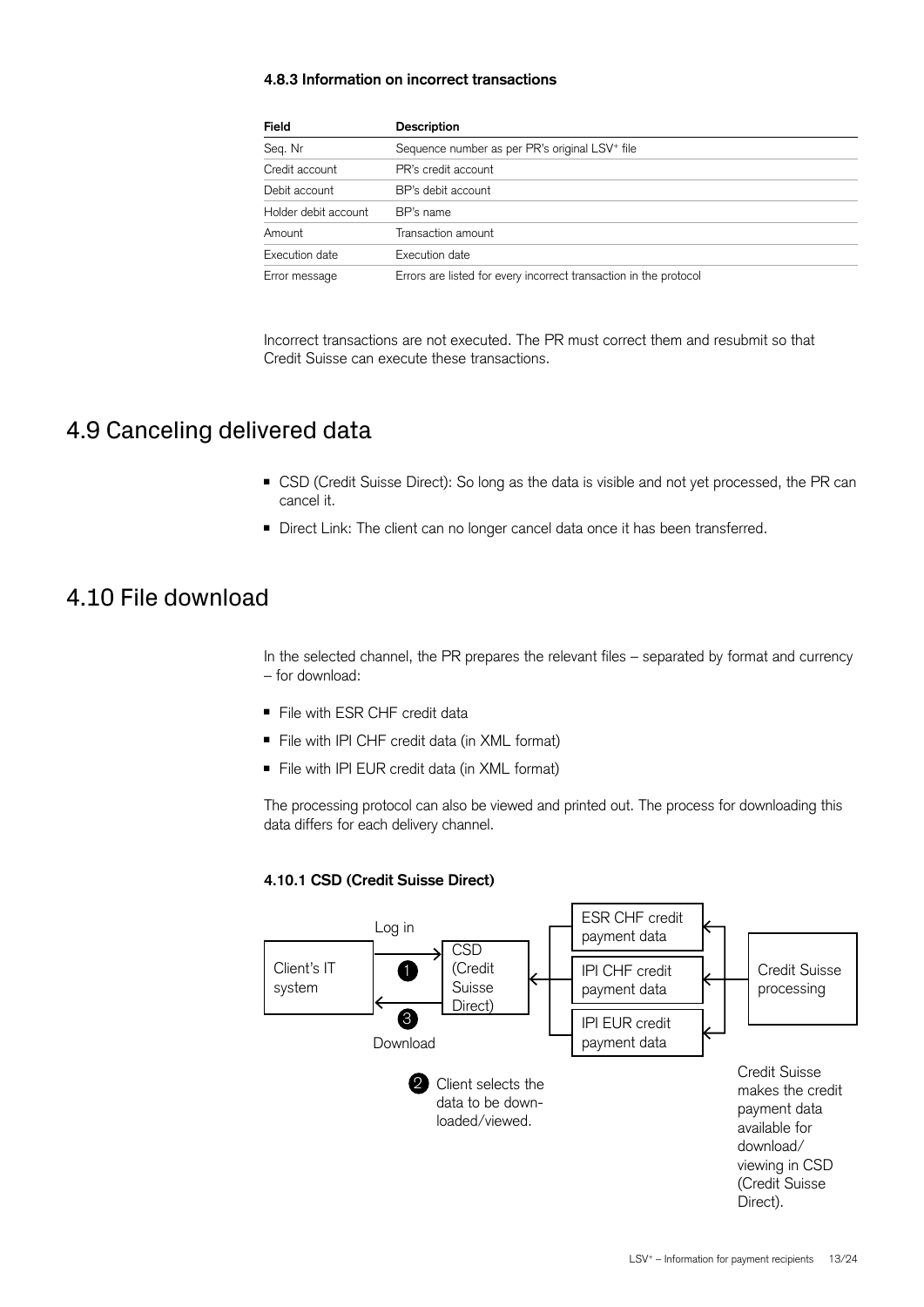<span id="page-13-0"></span>

0

The PR logs into CSD (Credit Suisse Direct).

The credit data and processing protocol are ready and waiting. CSD (Credit Suisse Direct) displays the available data and protocols; the client chooses which ones it wants to download or view.



1

2

3

4

CSD (Credit Suisse Direct) loads the selected data onto the client's computer.

#### **4.10.2 Direct Link**



The PR notifies its Direct Link-compatible client and starts downloading the data.

The compatible client establishes a link with Credit Suisse via Direct Link.



Direct Link transfers the files to the compatible client.

You will find a list of Direct Link-compatible software clients at: [credit-suisse.com/corporates](https://www.credit-suisse.com/ch/en/unternehmen/unternehmen-unternehmer/kmugrossunternehmen.html)  $\rightarrow$  Payments and accounts  $\rightarrow$  Payments  $\rightarrow$  Payment Channels  $\rightarrow$  Direct Link

### 4.11 Reverse debits

- Reverse debits are carried out only in the event of "genuine objections," i.e. only if the BP objects to the direct debit.
- Reverse debits are no longer possible for technical banking reasons or as a result of insufficient funds on the BP's account.
- Owing to data protection laws, the BP-FI cannot tell the PR about direct debits not executed. It has to work out from the open positions in its accounts which direct debits have not been executed.
- Reverse debits resulting from BP objections can be automatically debited against the PR's account at the PR-FI up to 68 calendar days after the value date. This maximum deadline is calculated as follows: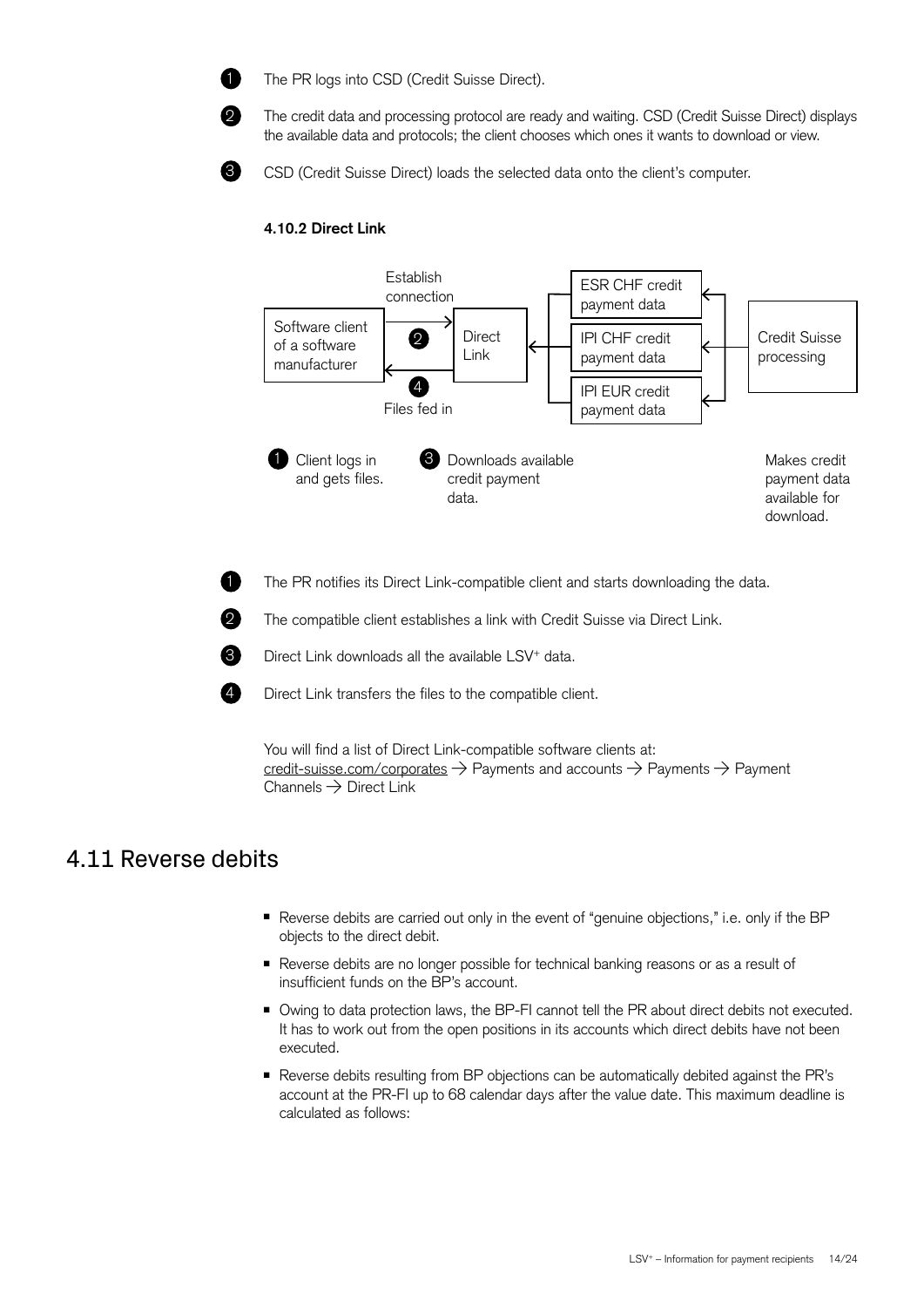<span id="page-14-0"></span>

| Action                                                                                                                | Deadline/period |
|-----------------------------------------------------------------------------------------------------------------------|-----------------|
| In exceptional cases, the BP's account at the BP-FI can be debited up to 2 BWD after<br>the value date.               | 2 BWD           |
| The BP must be informed of debited direct debits no later than 30 calendar days after<br>the debit.                   | 30 days         |
| The BP has 30 calendar days after notification in which to object to the debit.                                       | 30 days         |
| The BP-FI is obliged to forward the reverse debit to the PR-FI no later than 2 BWD after<br>receipt of the objection. | 2 BWD           |
| The PR-FI is obliged to debit the PR's account no later than 2 BWD after receipt of the<br>reverse debit.             | 2 BWD           |

■ If the deadlines given in bank working days straddle a weekend or bank holiday, the total number of calendar days may be higher. The detailed procedure for objections is explained below.

#### **4.11.1 The bill payer objects to a debit**

With LSV<sup>+</sup>, the bill payer (BP) can object to any direct debit. Objections are handled as follows:





The BP objects to the direct debit by sending the original debit advice with a written objection to the BP-FI.



8

The BP-FI requests the amount from the PR's bank (PR-FI, in this case Credit Suisse).

Credit Suisse (the PR-FI) reverses the direct debit credit payment on the PR's account as of the debit collection date. The credit payment to the BP's account is made within two bank working days.

#### **4.11.2 Processing a reverse debit**

If the BP objects to a debit, the money has to be requested from the PR. This procedure is known as a reverse debit. Reverse debits are processed as follows:

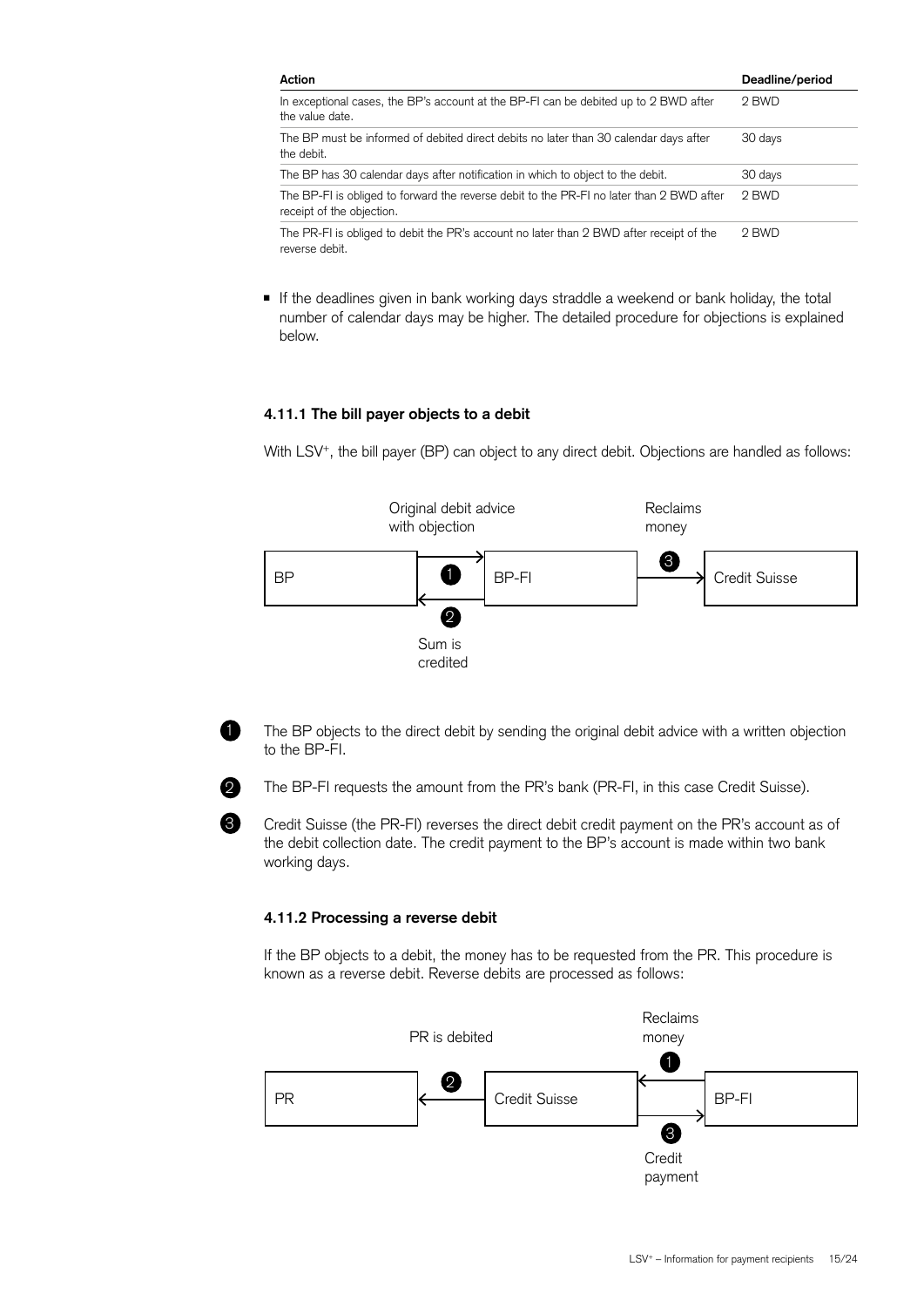<span id="page-15-0"></span>

The BP-FI requests the money from the Credit Suisse PR.



3

Credit Suisse charges the PR's "ordinario" account and physically notifies the PR of the reverse debit with a debit advice that includes the reference number of the direct debit collection.

Credit Suisse transfers the money to the BP-FI.

## 4.12 No direct debit payment

If a credit payment has not been made within two days of the value date, the PR has to contact the BP to clarify the reason for the non-payment. The following factors can prevent the BP from being debited:

- The BP's account data is wrong (BP's bank, clearing no., account no. or name).
- The BP cannot be debited owing to inadequate creditworthiness.
- The BP-FI has not yet set up the PR's debit authorization on the BP's account.
- The BP has canceled the PR's debit authorization.
- The BP cannot be debited for other reasons (e.g. account freezes, pledging ...).

The PR is not told the reasons for non-payment. For legal reasons, financial institutions cannot pass on any information to the PR-FI.

## 4.13 Debit authorizations

#### **4.13.1 Obtaining a debit authorization**

The BP has to give the PR a debit authorization for the BP's account. The BP-FI can collect direct debits for the PR only if there is a valid debit authorization from the BP. Procedure for obtaining debit authorizations:

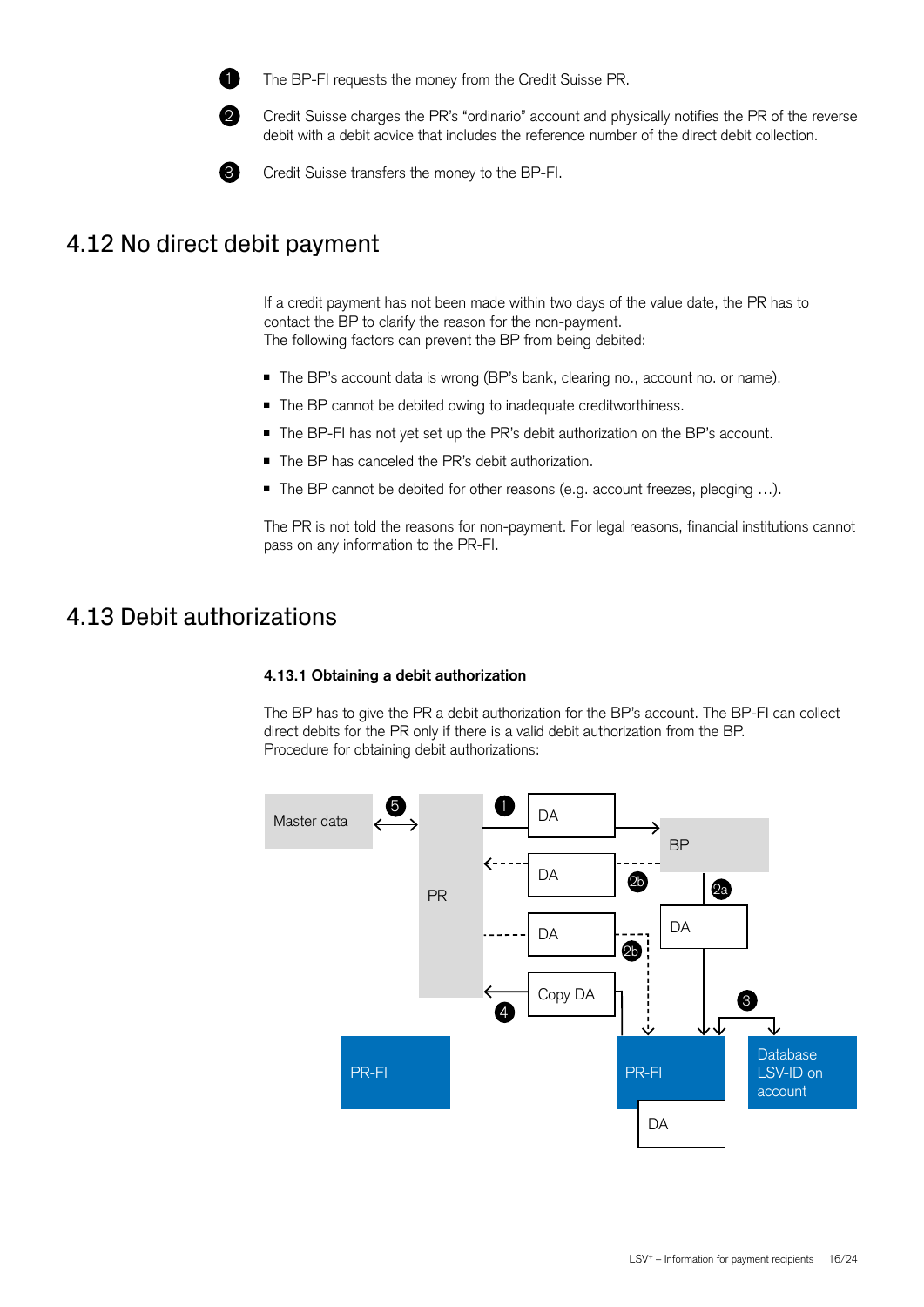



2b

<span id="page-16-0"></span>1

After adding the bank details and account number (has to be the IBAN) and signing it, the BP forwards the DA directly to the BP-FI.

Alternative: If the PR so requests, after adding the bank details and account number (has to be the IBAN) and signing it, the BP returns the DA to the PR. The PR collates the DAs received from the BP and sends the originals directly to the BP-FI (contact point). A copy for the BP is optional.



For legal reasons, the original DA has to be presented to the BP-FI. The BP-FI checks the DA and enters the transaction in the relevant application.



A copy of the DA, stamped by the bank, is to be sent to the PR immediately. If the IBAN, BC number or name do not match, the corrections must be made clearly.

5

The PR enters the checked client details from the copy of the DA into its master data. From this point onward, transactions can be generated until the authorization is canceled.

The PR-FI is not involved in the procedure for obtaining DAs. Neither does it require a copy of the DA. It is assumed for all transactions submitted by the PR that the required DAs are in place.

#### **4.13.2 Canceling debit authorizations**

The PR's DAs may be revoked by the BP at any time. When requesting that a DA be canceled, the BP asks the PR to delete the authorization data immediately and not to generate any more direct debit transactions. Furthermore, the BP must inform the BP-FI about the cancellation of an existing DA to ensure that the BP-FI does not carry out any direct debit transactions that the PR might still generate.

#### **4.13.3 Change of bank by the bill payer**

If the BP changes its bank, the PR must obtain a new DA.

#### **4.13.4 Forms**

The Credit Suisse Electronic Banking Desk can provide information and help with ordering debit authorization forms.

### 4.14 Changes to LSV IDs

Each time a Credit Suisse PR's LSV ID changes, the procedure outlined below applies:

- The PR gives Credit Suisse a list of bill payers and the new LSV IDs.
- Credit Suisse updates the LSV IDs for Credit Suisse BPs and produces an update order for the relevant BPs at other BP-FIs.
- The BP-FIs carry out the updates for all their BPs.
- The PR must inform its BPs about the new LSV ID.

The contact for LSV ID changes is the Credit Suisse Electronic Banking Desk.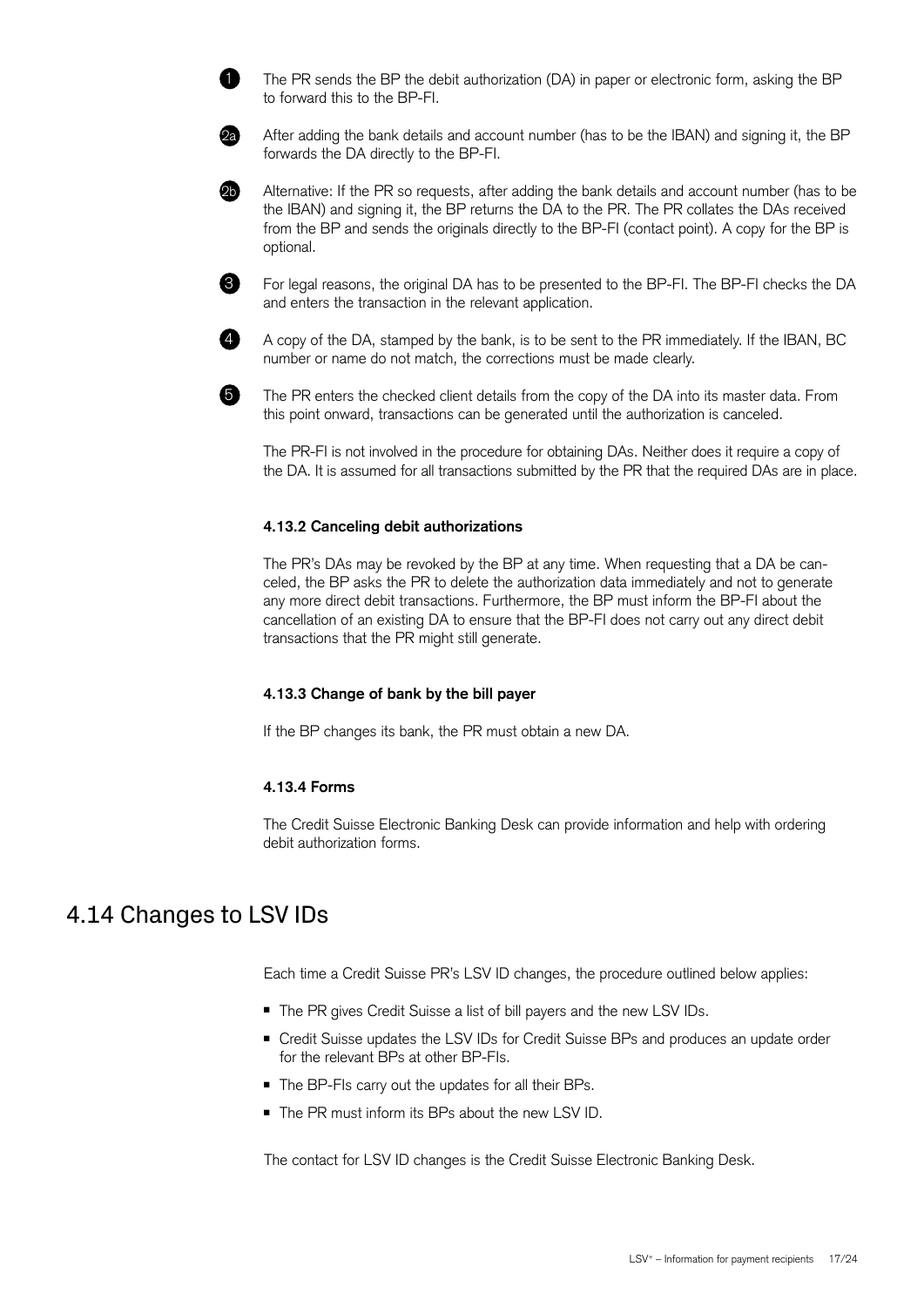## <span id="page-17-0"></span>4.15 Archiving

The data is archived for ten years at Credit Suisse, in compliance with statutory retention obligations.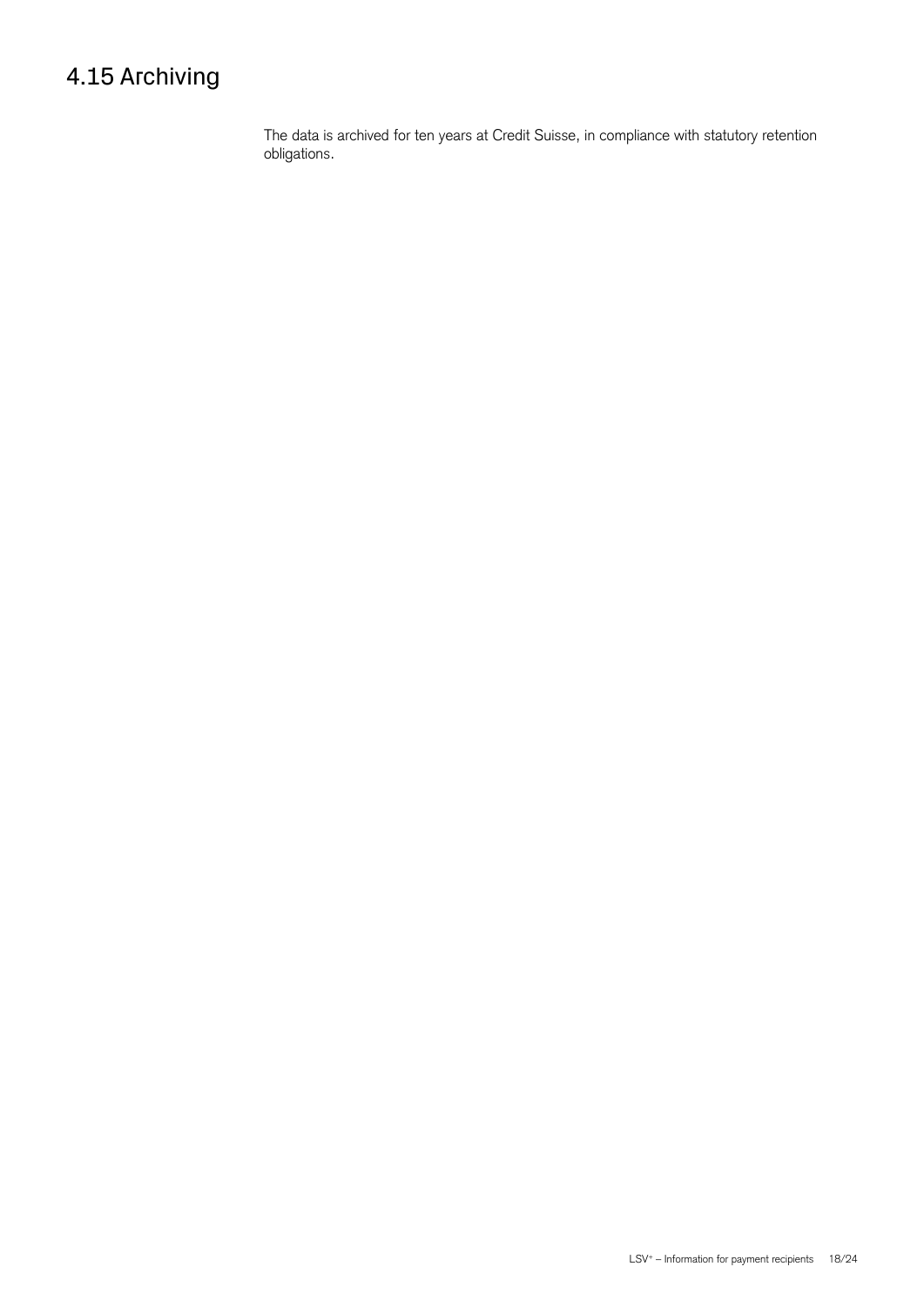## <span id="page-18-0"></span>5. Contact persons

The Credit Suisse Electronic Banking Desk will be happy to help you with any LSV<sup>+</sup> issues. You can contact us Monday through Friday, from 07:30 to 17:30, on the tollfree number 0800 80 87 50.\*

\* Please note that telephone calls to these numbers may be recorded. We assume that by calling us, you accept this business practice.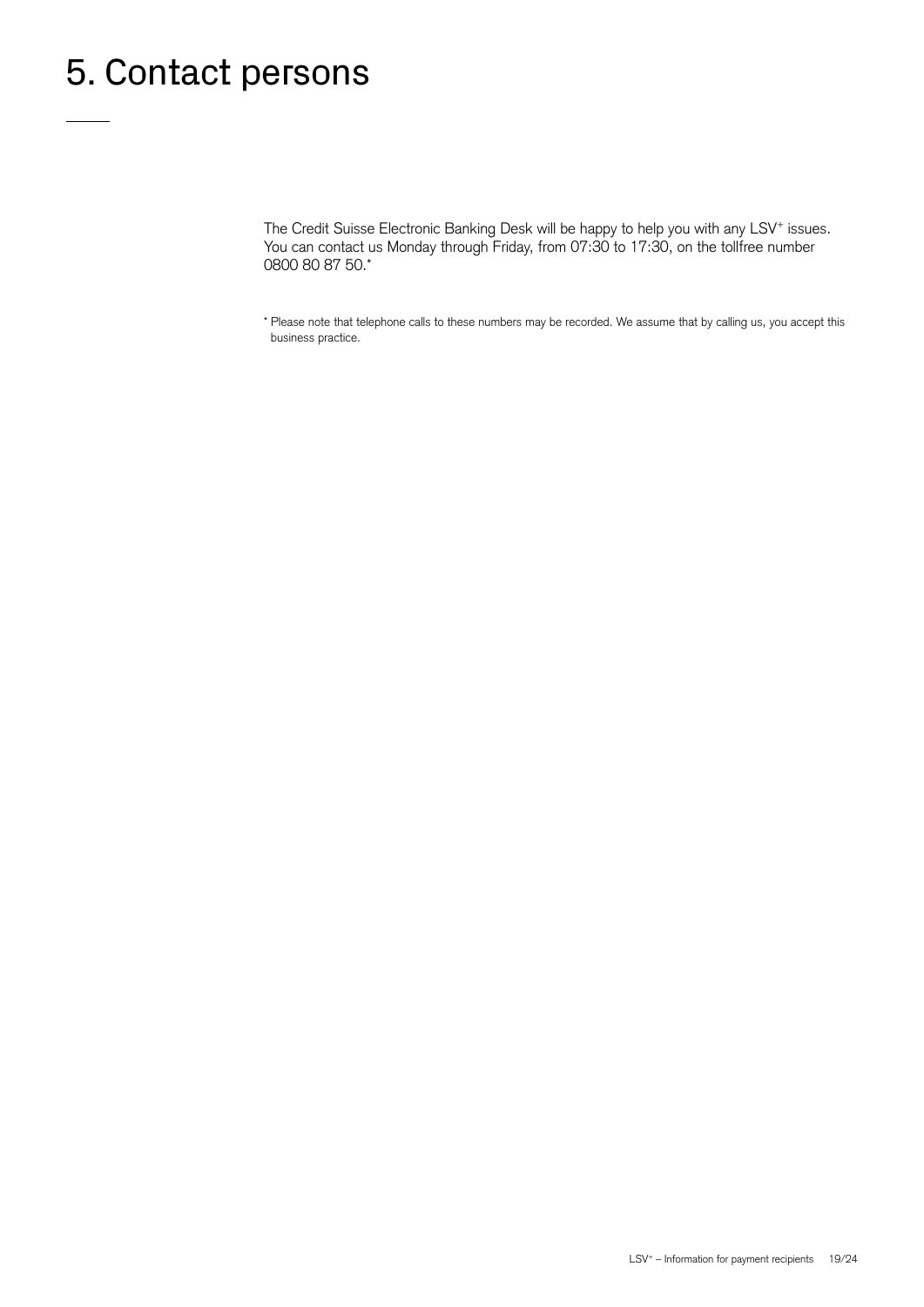## <span id="page-19-0"></span>6. Glossary and abbreviations

| <b>BWD</b>             | Bank working days are possible value dates, i.e. usually Monday to Friday, but not public<br>holidays that fall on these days.                                                                                                                                                                                                                        |
|------------------------|-------------------------------------------------------------------------------------------------------------------------------------------------------------------------------------------------------------------------------------------------------------------------------------------------------------------------------------------------------|
| <b>BC</b> number       | The bank clearing number is an identification code for all financial institutions affiliated to SIC<br>and/or euroSIC.                                                                                                                                                                                                                                |
| DA                     | Debit authorization: contract between PR and BP that allows the PR to debit the BP's account<br>in accordance with the agreement.                                                                                                                                                                                                                     |
| <b>CHF</b>             | ISO currency code for the Swiss franc.                                                                                                                                                                                                                                                                                                                |
| <b>ESR</b>             | Inpayment slip with reference number: a payment slip issued by Swiss financial institutions for<br>use in Switzerland.                                                                                                                                                                                                                                |
| <b>EUR</b>             | ISO currency code for the euro.                                                                                                                                                                                                                                                                                                                       |
| <b>IBAN</b>            | International Bank Account Number: In an effort to rationalize cross-border payments, ISO and<br>the ECBS created the new IBAN. In coming years, showing bank account numbers in the<br>standardized IBAN format will help to record, forward, and process payment data in Europe.                                                                    |
| IPI                    | International Payment Instruction: payment slip that can be used by Swiss financial institutions<br>for international payments.                                                                                                                                                                                                                       |
| <b>LSV</b>             | Direct debit process (Lastschriftverfahren): joint payment service used by Swiss banks (and<br>operated by SIX PAYNET) for the efficient collection of claims using standardized payment<br>transactions.                                                                                                                                             |
| <b>LSV ID</b>          | Direct debit identification: always consists of five alphanumeric characters.                                                                                                                                                                                                                                                                         |
| <b>Transaction</b>     | Individual claim by the PR, shown in TA875 with a DD reference number.                                                                                                                                                                                                                                                                                |
| Processing<br>day/date | Requested date on which the direct debit transaction should be carried out. A bank working<br>day must be given as the processing date. This is the value date on which the payment is<br>credited and debited. If the requested processing date is not a bank working day, the next bank<br>working day is automatically set as the processing date. |
| Payment group          | A payment group comprises all the transactions in the same direct debit file that share the<br>following features:<br>Same PR-FI BC number<br>Same account number to be credited<br>Same PR LSV ID<br>Same requested processing date<br>• Same currency                                                                                               |
| <b>PR</b>              | Payment recipient (creditor, invoicer); client of the PR-FI.                                                                                                                                                                                                                                                                                          |
| <b>PR-FI</b>           | PR's financial institution that provides the PR with the LSV <sup>+</sup> service.                                                                                                                                                                                                                                                                    |
| BP                     | Bill payer (debtor); client of the BP-FI.                                                                                                                                                                                                                                                                                                             |
| <b>BP-FI</b>           | BP's financial institution, which enables the BP to use the LSV <sup>+</sup> service.                                                                                                                                                                                                                                                                 |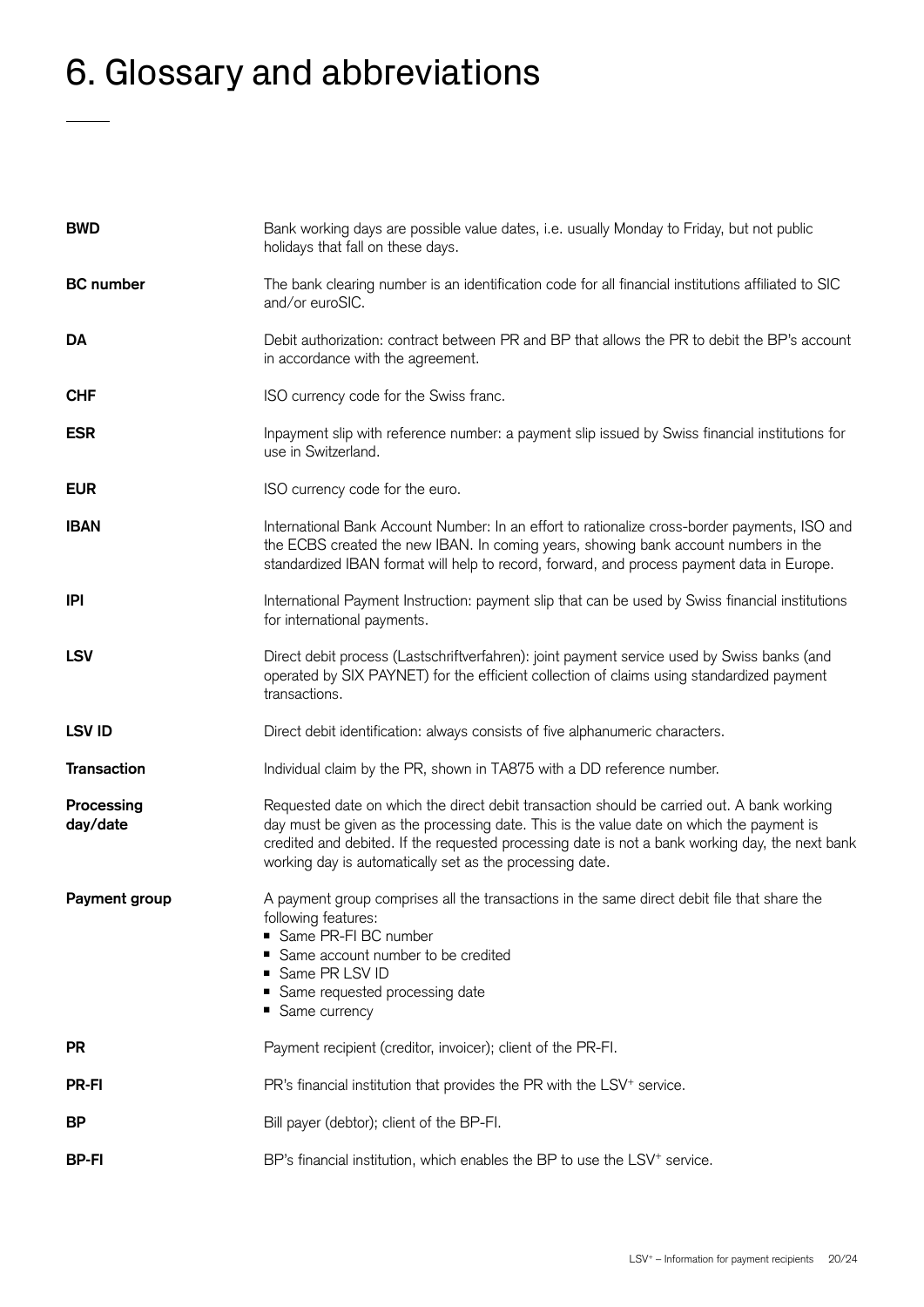## <span id="page-20-0"></span>7. Appendix

The following error messages and codes can appear in the processing protocol:

| Code              | Error messages                                                                                                                              |
|-------------------|---------------------------------------------------------------------------------------------------------------------------------------------|
| LSV000000001001XE | File rejected (Creation date invalid; Must contain a valid date).                                                                           |
| LSV000000001002XE | Processing date not allowed (Requested processing date may not be greater than the current<br>read date in the $CC +45$ days).              |
| LSV000000001003XE | File rejected (Creation date different; Must be identical to the creation date on the first record in<br>the data file).                    |
| LSV000000001004XE | File rejected (Input sequence no. sequence error; Must be continuous, start with 1, and be in<br>ascending order).                          |
| LSV000000001005XE | File rejected (Transaction type total record (890) missing; Must contain all records (no minus<br>amounts)).                                |
| LSV000000001006XE | File rejected (Transaction type invalid; Must be a transaction type that is valid for a direct debit<br>(875 or 890)).                      |
| LSV000000001007XE | File rejected (Version no. is invalid; Each record must contain a valid version number).                                                    |
| LSV000000001008XE | File rejected (Version no. is different; Within a single file, the version no. must always be the<br>same).                                 |
| LSV000000001009XE | File rejected (Sender's ID is different; Must be identical to the first record in the data file).                                           |
| LSV000000001010XE | Account number too long (Account number must not exceed 16 digits; Left-aligned, remaining<br>positions blank).                             |
| LSV000000001011XE | File rejected (Different currencies not allowed; Only one currency allowed per file).                                                       |
| LSV000000001012XE | File rejected (Currency code invalid; Must contain "CHF" or "EUR" for TA 875).                                                              |
| LSV000000001013XE | Decimal point missing in amount (Must contain a decimal point).                                                                             |
| LSV000000001014XE | CHF amount has more than two decimal places (Must not contain more than two decimal<br>places (CHF)).                                       |
| LSV000000001015XE | Amount not numeric (With the exception of a decimal point, may contain only numeric<br>characters).                                         |
| LSV000000001016XE | Amount invalid (Must not be zero).                                                                                                          |
| LSV000000001017XE | Amount greater than 1 billion (Must not be greater than 1 billion for TA 875).                                                              |
| LSV000000001018XE | File rejected (Total amount control total incorrect; Total amount does not correspond to sum of all<br>records or total amount $=$ (Zero)). |
| LSV000000001019XE | File rejected (Transaction type total record (890) invalid; Total must be shown at the end of the<br>file).                                 |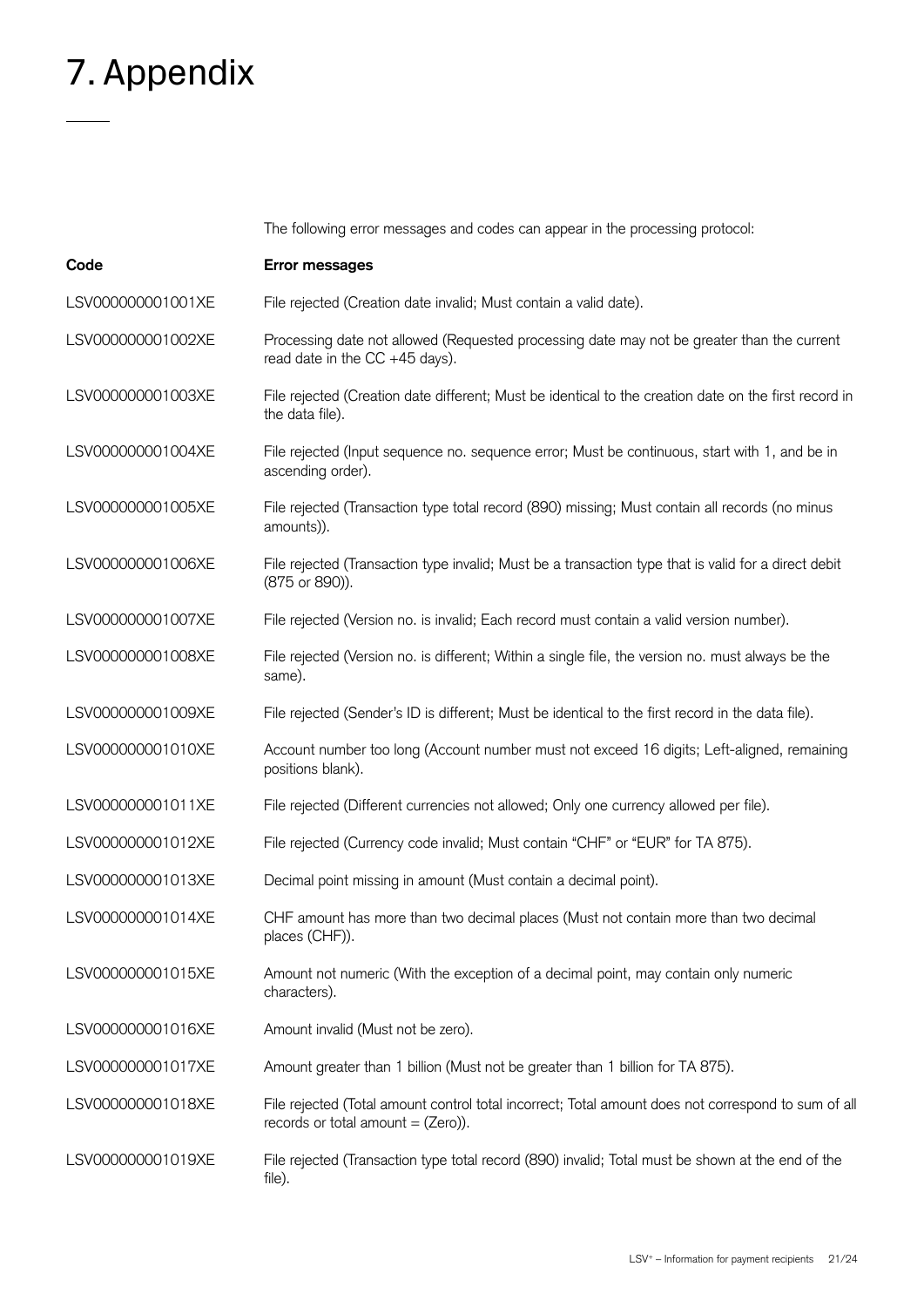| LSV000000001020XE | File rejected (total amount is not numeric; invalid format).                                                                                             |
|-------------------|----------------------------------------------------------------------------------------------------------------------------------------------------------|
| LSV000000001021XE | File rejected (total amount has more than two decimal places).                                                                                           |
| LSV000000001022XE | Invalid characters (Characters are not permitted in accordance with LSV <sup>+</sup> standard).                                                          |
| LSV000000001023XE | Less than two address lines available (There must be at least two address lines).                                                                        |
| LSV000000001024XE | File rejected (Process type is invalid; Only P or T allowed).                                                                                            |
| LSV000000001025XE | File rejected (process type is not the same; Must always be the same within one file).                                                                   |
| LSV000000001026XE | ESR participant number missing (Must be included in the case of reference flag A).                                                                       |
| LSV000000001027XE | ESR participant number is not allowed (Must be empty in the case of reference flag B).                                                                   |
| LSV000000001028XE | The check code in the ESR participant number is invalid.                                                                                                 |
| LSV000000001029XE | Invalid length for ESR reference number (Length does not correspond to reference flag A).                                                                |
| LSV000000001030XE | The check code in the ESR participant number or IPI purpose of use is invalid.                                                                           |
| LSV000000001031XE | Invalid length for IPI purpose of use (Length does not correspond to reference flag B).                                                                  |
| LSV000000001032XE | Account number invalid (Field must not be empty; It must contain either an account number or<br>IBAN).                                                   |
| LSV000000001033XE | File rejected (Maximum number of errors exceeded).                                                                                                       |
| LSV000000001034XE | File rejected (No valid payments; File contains no valid payments).                                                                                      |
| LSV000000001035XE | Reference flag invalid (Must contain either flag A for ESR reference number or B for IPI<br>intended use).                                               |
| LSV000000002001XE | Processing date expired (More than ten calendar days out of date).                                                                                       |
| LSV000000002002XE | Processing date invalid (Must contain a valid date for TA 875).                                                                                          |
| LSV000000002003XE | The BC no. is not included in the bank master data (BC no. of payer's bank must be valid<br>according to bank master data).                              |
| LSV000000002004XE | The DD identification in connection with the BC no. is not permitted for LSV <sup>+</sup> (BC no. of the<br>payment recipient's bank (CHF or EUR)).      |
| LSV000000002005XE | The DD identification in connection with the BC no. for customer delivery SIC is not permitted<br>(BC no. of the payment recipient's bank (CHF or EUR)). |
| LSV000000002006XE | DD identification invalid (DD identification must be valid in TA875 according to client master<br>data).                                                 |
| LSV000000002007XE | The BC no. is not included in the bank master data (BC no. of payment recipient's bank must<br>be valid according to bank master data).                  |
| LSV000000002008XE | The BC no. is not permitted for LSV <sup>+</sup> (BC no. of the payment recipient's bank (CHF or EUR)).                                                  |
| LSV000000002009XW | The BC no. must be changed to the new BC no. (Warning message). New BC no.                                                                               |
| LSV000000002010XE | The payment recipient's account number IBAN is invalid (Not a 21-digit Swiss IBAN).                                                                      |
| LSV000000002011XE | The check code in the IBAN is invalid.                                                                                                                   |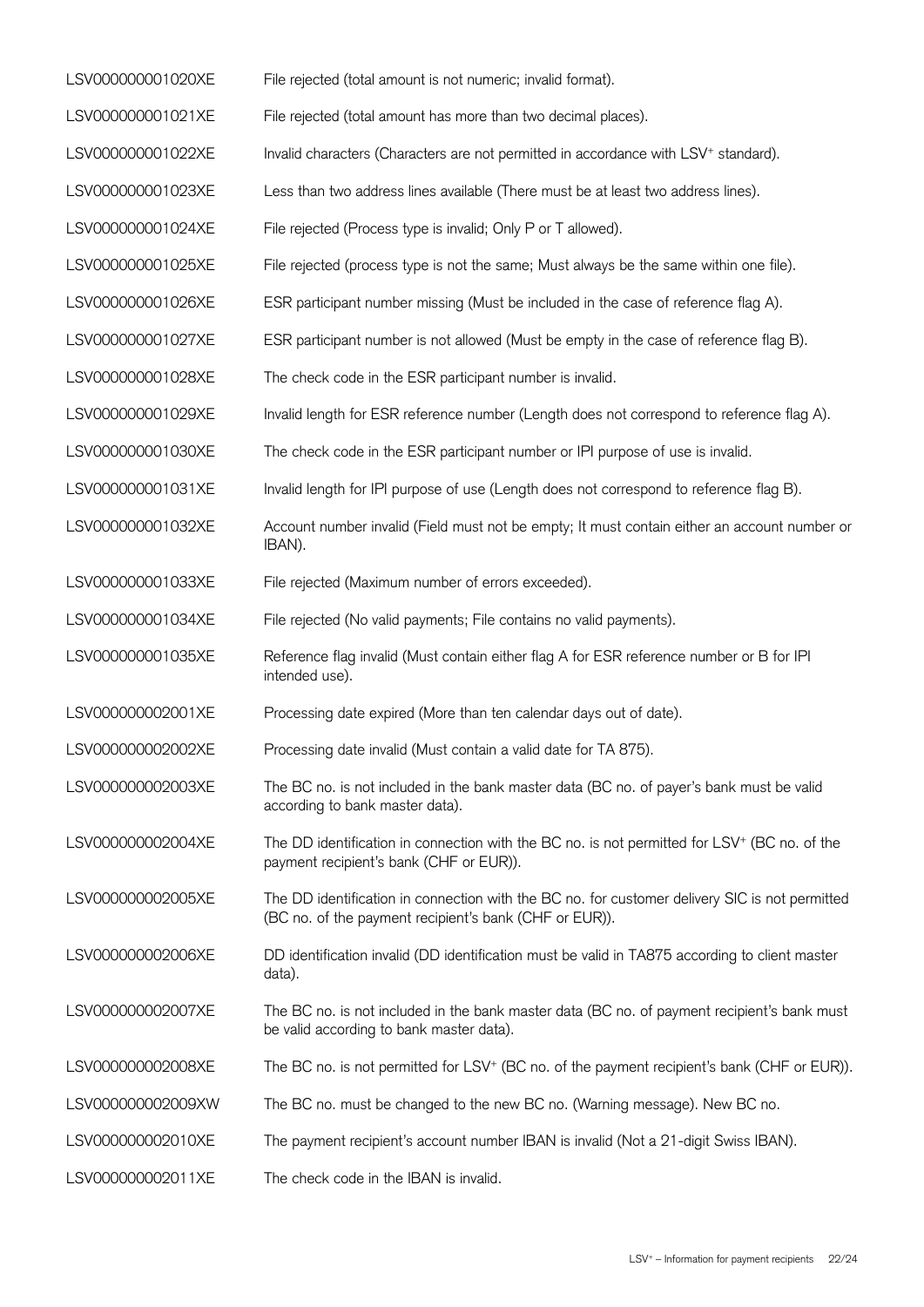| LSV000000002012XE | The length of the IBAN is incorrect (Compared with the country code).                                                         |
|-------------------|-------------------------------------------------------------------------------------------------------------------------------|
| LSV000000002013XE | The BC no. is not permitted for LSV <sup>+</sup> (BC no. of the payment recipient's bank (CHF or EUR)).                       |
| LSV000000002014XE | File rejected (Double delivery of the file).                                                                                  |
| LSV000000002015XE | Double delivery of the payment group (A payment group within the file has already been<br>delivered; Payment group rejected). |
| FLG000000002502XE | Contract collection not found.                                                                                                |
| FLG000000002505XE | File rejected (Maximum number of errors reached).                                                                             |
| FLG000000002506XE | File rejected (Unknown file format or the file processor is not defined).                                                     |
| LSV000000002200XE | User not authorized.                                                                                                          |
| LSV000000002204XE | Invalid account number.                                                                                                       |